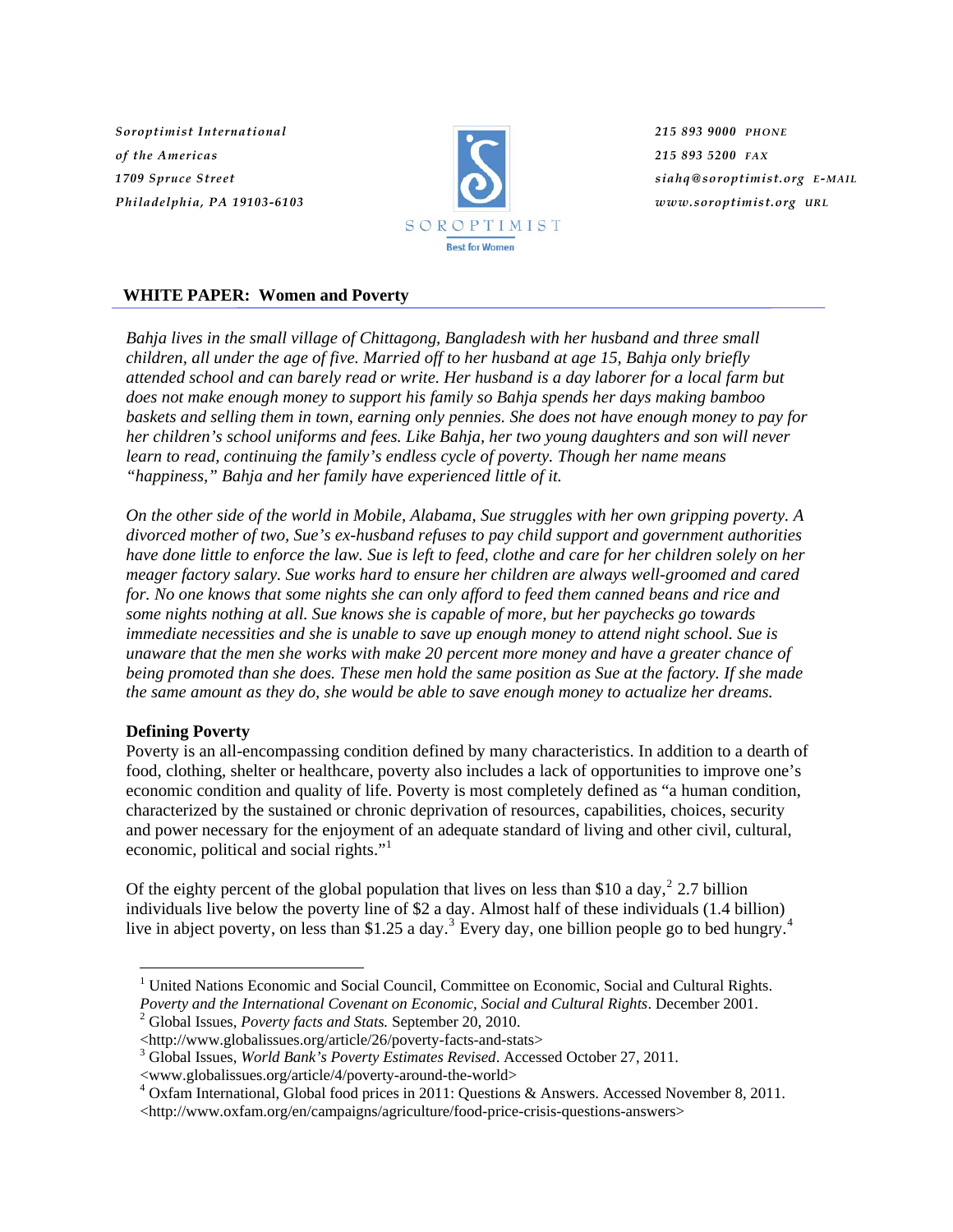Additionally, of the 2.2 billion children in the world, one billion live in poverty and 25,000 die each day as a result of poverty. These children "die quietly in some of the poorest villages on earth, far removed from the scrutiny and the conscience of the world."<sup>[5](#page-1-0)</sup>

Poverty is a vicious cycle. It limits an individual's access to resources (jobs, education, healthcare, etc.) and is thus difficult to overcome. Additionally, those living in poverty are more susceptible to abuse, violence, exploitation and discrimination, which perpetuates their circumstances. This cycle practically guarantees that impoverished children will grow up to be impoverished adults and the cycle repeats when they then have children of their own.

The effect of poverty goes far beyond individual suffering: it affects families, communities, countries and the world. Development cannot occur in countries where large parts of the population are denied their basic human rights and are unable to be productive members of society.  $\overline{6}$  $\overline{6}$  $\overline{6}$  Poverty also exacerbates worldwide issues of migration, refugees and international crime such as human trafficking. For both humanitarian and practical reasons, ending poverty must be a priority for the global community.

#### **The "Feminization of Poverty"**

 $\overline{a}$ 

Poverty is caused by a variety of factors, including the unequal geographical distribution of raw materials and resources, unequal access to education and employment, corrupt governments, war, disease, natural disasters, economic trends, and the competitive global economy (which creates opportunity for some while depriving others). However, for women, these factors are exacerbated by social and institutional discrimination and a denial of basic human rights.<sup>[7](#page-1-2)</sup>

It is well-known and tacitly accepted that the first article of the Universal Declaration of Human Rights – all human beings are born free and equal in dignity and rights – is often not applied to women. Worldwide, women are denied the opportunities necessary to improve their economic and social condition, including basic human rights. In all parts of the world, regardless of class or race, women continue to be viewed as the inferior gender, incapable and undeserving of the same rights as men. This discrimination and denial of human rights leads to the "feminization of poverty," the phenomenon in which women represent a disproportionate percentage of world's poor.<sup>[8](#page-1-3)</sup> Of the 1.4 billion people worldwide living in abject poverty (less than \$1.25 a day), 70 percent are women.<sup>[9](#page-1-4)</sup> In America, 13 percent of adult women live in poverty and constitute 59 percent of all American adults in poverty.[10](#page-1-5)

Interestingly, very few countries or international organizations track poverty by gender since poverty is principally measured by its economic dimension based on household surveys. A United Nations (UN) study released by the Department of Economic and Social Affairs argues that "reliance on such data, however, has proved inadequate for capturing differences in poverty among women and men since it focuses on poverty estimates for households rather than on those for

<span id="page-1-0"></span><sup>5</sup> United Nations Children's Fund (UNICEF), *The State of the World's Children 2005*. 2005 <http://www.unicef.org/sowc05/english/sowc05.pdf> 6

<span id="page-1-1"></span>The World Bank, *Engendering Development: Through Gender Equality in Rights, Resources, and Voice*. January 2001. <www.worldbank.org/gender/prr/>

<span id="page-1-2"></span><sup>&</sup>lt;sup>7</sup> United Nations Children's Fund, *State of the World's Children 2007 Women and Children: the Double Dividend of Gender Equality*. 2007. <http://www.unicef.org/sowc07/docs/sowc07.pdf>

<span id="page-1-3"></span><sup>&</sup>lt;sup>8</sup> Sylvia Chant, "Re-thinking the 'Feminization of Poverty' in Relation to Aggregate Gender Indices." *Journal of Human Development* **7**.2, 2006: 201.<br><sup>9</sup> United Nations Development Fund for Women, *UNIFEM Annual Report*. 1996 <www.unifem.org>

<span id="page-1-4"></span>

<span id="page-1-5"></span><sup>&</sup>lt;sup>10</sup> U.S. Census Bureau, *Unmarried Women Hit Hard by Poverty*. Accessed November 8, 2011.

<sup>&</sup>lt;http://www.americanprogress.org/issues/2009/09/census\_women.html>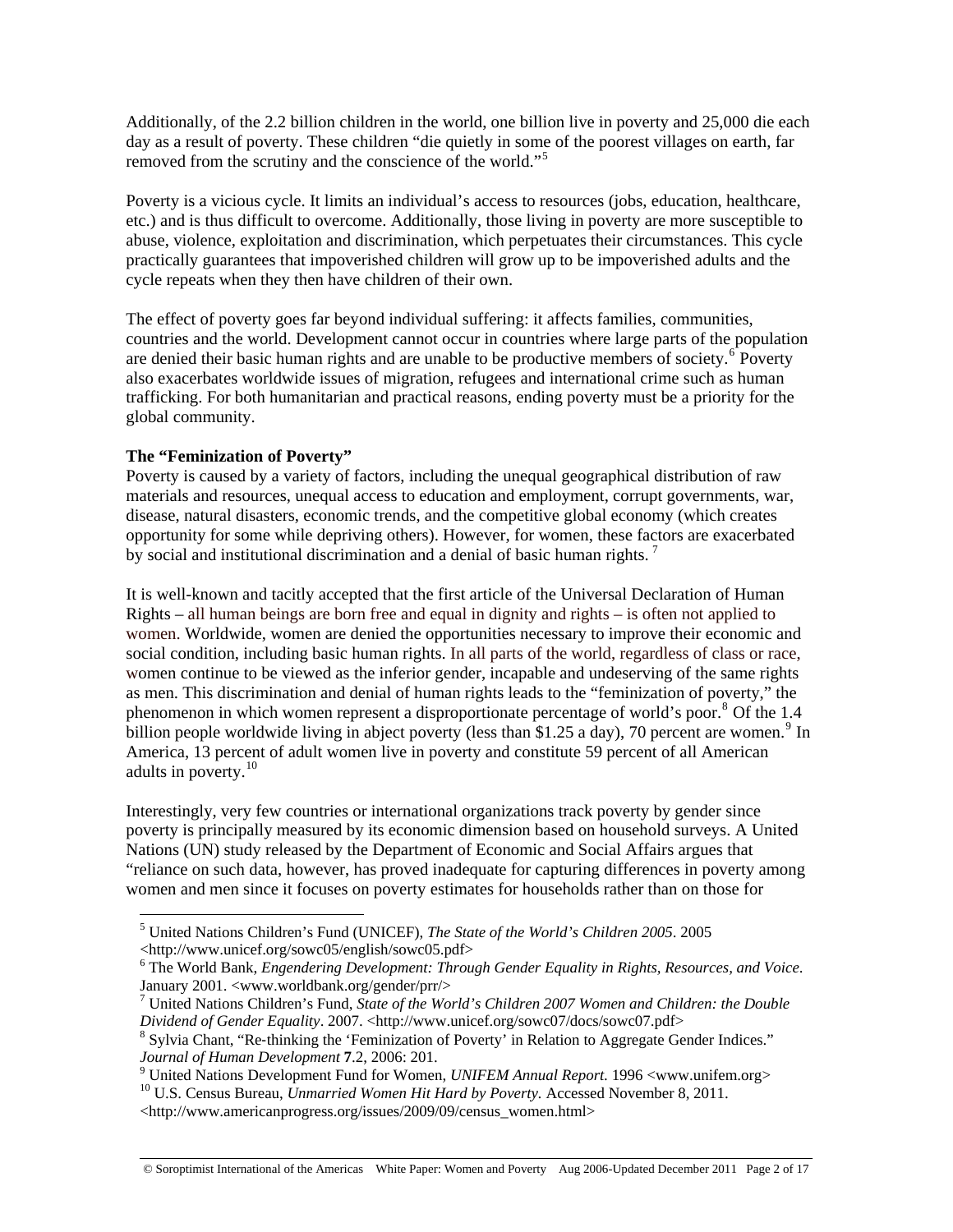individuals. Such estimates do not readily show gender differences in patterns of distribution of food, income and the like, nor do they reveal the experience of poverty by individual women and women within households."<sup>[11](#page-2-0)</sup> Indeed, such differences in patterns are at the basis of the feminization of poverty, which is characterized and perpetuated by the following eight factors:

**1. Women lack access to education:** The connection between the lack of access to education and poverty cannot be overstated. In order to attain secure work and build a better quality of life, an individual must have access to education. Unfortunately, many women and girls are denied such access. Of the 93 million out-of-school children worldwide, 55 percent are girls.<sup>[12](#page-2-1)</sup> Similarly, of the 776 million adults (16 percent of the world's population) who lack basic literacy skills, two-thirds are women.<sup>[13](#page-2-2)</sup>

Sexist cultural values that exclude women from economic and political participation also constitute the most deeply-entrenched and widespread barrier to girls access of education. In such societies, parental preference for the education of boys over girls is particularly prevalent.<sup>[14](#page-2-3)</sup> In many countries, education of girls is not seen a worthwhile investment: a World Bank Gender and Development Group report stated that families do not invest in girls' education because there will be little return due to a dearth of employment opportunities for women. Families with limited resources may not want to invest the money for tuition, uniforms or materials for girls. Furthermore, girls may be responsible for household chores or forced into early marriage. Finally, in some areas there is a real concern for girls' safety if the school is far away or the community is unsafe.<sup>[15](#page-2-4)</sup> As a result, on average there are nine or fewer girls in primary school for every 10 boys.<sup>[16](#page-2-5)</sup>

Poverty exacerbates gender inequality and breeds unequal access to education. A World Bank Gender and Development Group report pointed out that "inequalities between boys and girls in access to education and healthcare are greater among the poor than among those with higher incomes."[17](#page-2-6) A United Nations Children's Fund (UNICEF) report found similar results: "Educational deprivation and poverty go hand in hand. Gender disparity in education is significantly greater for children living in poverty. Thus, girls are in double jeopardy, affected by both gender and poverty."<sup>[18](#page-2-7)</sup> For these girls, it is nearly impossible to escape the cycle of poverty.

Lack of education also makes girls more susceptible to other risk factors for poverty. According to UNICEF, uneducated girls are also more likely to get married at a young age, experience unwanted

 $\overline{a}$ 

© Soroptimist International of the Americas White Paper: Women and Poverty Aug 2006-Updated December 2011 Page 3 of 17

<sup>&</sup>lt;sup>11</sup> United Nations Department of Economic and Social Affairs Statistics Division. *The World's Women* 

<span id="page-2-1"></span><span id="page-2-0"></span>*<sup>2005:</sup> Progress in Statistics*. 2006. <http://unstats.un.org/unsd/Demographic/products/lndwm/wwpub.htm> 12 United Nations Children's Fund (UNICEF), *Basic education and gender equality*. Accessed October 27, 2011. <www.unicef.org/girlseducation/index\_bigpicture.html>.

<span id="page-2-2"></span><sup>13</sup> United Nations Educational, Scientific and Cultural Organization, *Education for All Global Monitoring Report 2009.* 2010. <http://www.unesco.org/education/gmr2009/press/efagmr2009\_Highlights.pdf> <sup>14</sup> United Nations Children's Fund (UNICEF), *The barriers to educating girls*. 2007. <http://www.unicef.org/girlseducation/i

<span id="page-2-3"></span>

<span id="page-2-4"></span><sup>&</sup>lt;sup>15</sup> The World Bank Gender and Development Group, *Gender Equality & The Millennium Development Goals*. April 4, 2003: Page 11. 16 Educational Research Network for West and Central Africa. *Financial Crisis threatens to set back* 

<span id="page-2-5"></span>*Education Worldwide, UNESCO Report Warns.* January 22, 2010.

<sup>&</sup>lt;http://www.ernwaca.org/web/spip.php?article434>

<span id="page-2-6"></span><sup>17</sup> The World Bank Gender and Development Group, *Gender Equality & The Millennium Development Goals.* April 4, 2003: Page 7.

<span id="page-2-7"></span><sup>&</sup>lt;sup>18</sup> United Nations Children's Fund (UNICEF), *The State of the World's Children 2004: Girls, Education and Development*. 2004: Page 26. <www.unicef.org/publications/files/Eng\_text.pdf>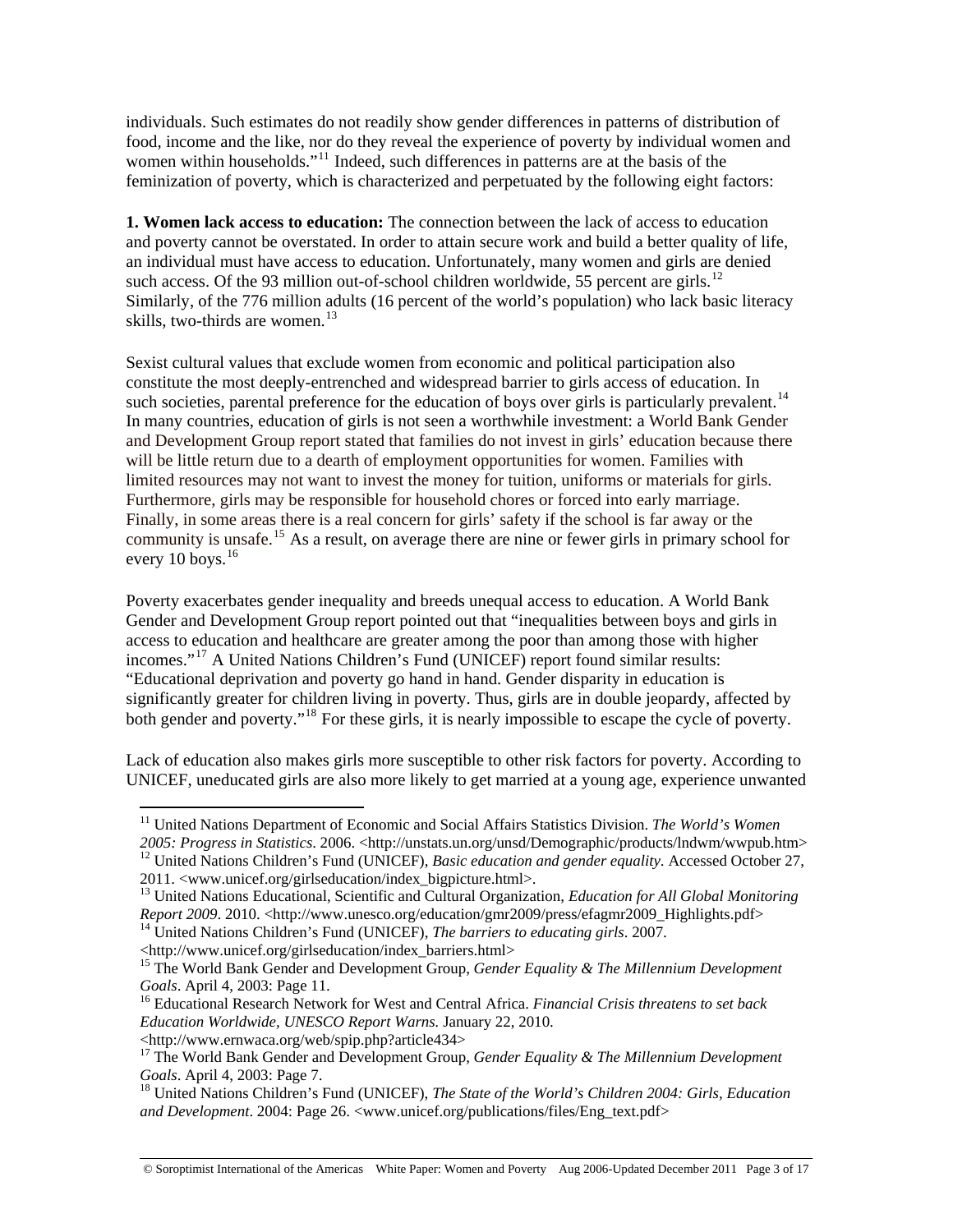or early pregnancy, become infected with HIV/AIDS, and die in childbirth than an educated woman. They are also more vulnerable to abusive relationships and more likely to be lured into prostitution and human trafficking. Additionally, an uneducated woman's children are more than twice as likely to die or be malnourished than children of mothers who have secondary or higher education.[19](#page-3-0)

By contrast, access to education results in the reduction of infant, child and maternal mortality and women's increased social and economic participation.<sup>[20](#page-3-1)</sup> For these reasons, the United Nations' Educational, Scientific and Cultural Organization (UNESCO) asserts that girls' education is "the best investment for reducing poverty, improving health and ensuring social well-being.<sup>"[21](#page-3-2)</sup> Furthermore, educated women are far more likely to see the value of educating their children (especially girls).[22](#page-3-3) This link between mother and child's education can be seen in South Asia, Latin America and the Caribbean, where children of unschooled mothers are at least 2.5 times more likely to be out of school than those whose mothers have some education. In some countries, this gap is even greater, such as in Venezuela (4.8 times as likely), Suriname (4.4 times as likely), and India (3.3 times as likely).<sup>[23](#page-3-4)</sup> Therefore, the benefits of educating a woman expands generations and has the potential to break a family out of the cycle of poverty, if not during the woman's lifetime, than during that of her educated child.

**2. Women earn less money than men.**<sup>[24](#page-3-5)</sup> In 2009 the International Trade Union Confederation (ITUC) surveyed 300,000 women and men in 20 countries and found the global gender wage gap to be 22 percent.<sup>[25](#page-3-6)</sup> In the United States, the gender wage gap (19 percent) can exist even if men and women are doing the same job and have the same education and experience. Out of the 19 countries with membership in the OECD (Organization for Economic Cooperation and Development), the U.S. is ranked third (after Austria and Switzerland) for the largest gender earnings gap. Though equal pay for equal work has been U.S. federal law since 1963, women continue to be paid less than men and the gender wage gap persists. Based on the median earnings of full-time, year-round workers, women's annual earnings are \$35,745 while men's are  $$46,367<sup>26</sup>$  $$46,367<sup>26</sup>$  $$46,367<sup>26</sup>$  It is estimated that the gender wage gap costs the average full-time U.S. woman worker between \$700,000 and \$2 million over the course of her work life.<sup>2</sup>

The gender wage gap differs greatly among countries. Italian and Hungarian women are fortunate to experience a small gender wage gap at 1.3 percent and 2.2 percent respectively. France, Denmark

<span id="page-3-0"></span><sup>19</sup> United Nations Children's Fund (UNICEF), The *State of the World's Children 2009: Maternal and Newborn Health*. 2009: Page 11. < http://www.unicef.org/sowc09/docs/SOWC09-FullReport-EN.pdf> 20 Ibid.

<span id="page-3-2"></span><span id="page-3-1"></span><sup>21</sup> The United Nations Educational, Scientific and Cultural Organization, *All for Girls' Education*! 2009. <http://portal.unesco.org/education/en/ev.phpurl\_id=14091&url\_do=do\_topic&url\_section=201.html >

<span id="page-3-3"></span><sup>&</sup>lt;sup>22</sup> The United Nations Educational, Scientific and Cultural Organization Institute for Statistics, *Children* 

<span id="page-3-4"></span>*Out of School: Measuring Exclusion from Primary Education .* 2005: Page 48.<br><sup>23</sup> The United Nations Educational, Scientific and Cultural Organization Institute for Statistics, *Children Out of School: Measuring Exclusion* 

<span id="page-3-5"></span><sup>&</sup>lt;sup>24</sup> Soroptimist White Paper: *The Gender Wage Gap*. 2009

<sup>&</sup>lt;http://www.soroptimist.org/whitepapers/wp\_genderwagegap.html>

<span id="page-3-6"></span><sup>25</sup> International Trade Union Confederation, *New Report Shows Global Gender Pay Gap Bigger Than* 

*Previously Thought.* 2009. <http://www.ituc-csi.org/new-report-shows-global-gender-pay.html> 26 National Committee on Pay Equity, *Wage Gap Widens Once Again.* November 19, 2009.

<span id="page-3-7"></span><sup>&</sup>lt;http://www.pay-equity.org>

<span id="page-3-8"></span><sup>27</sup> American Federation of Labor and Congress of Industrial Organizations, *It's Time for Working Women to Earn Equal Pay.* <http://www.aflcio.org/issues/jobseconomy/women/equalpay/index.cfm>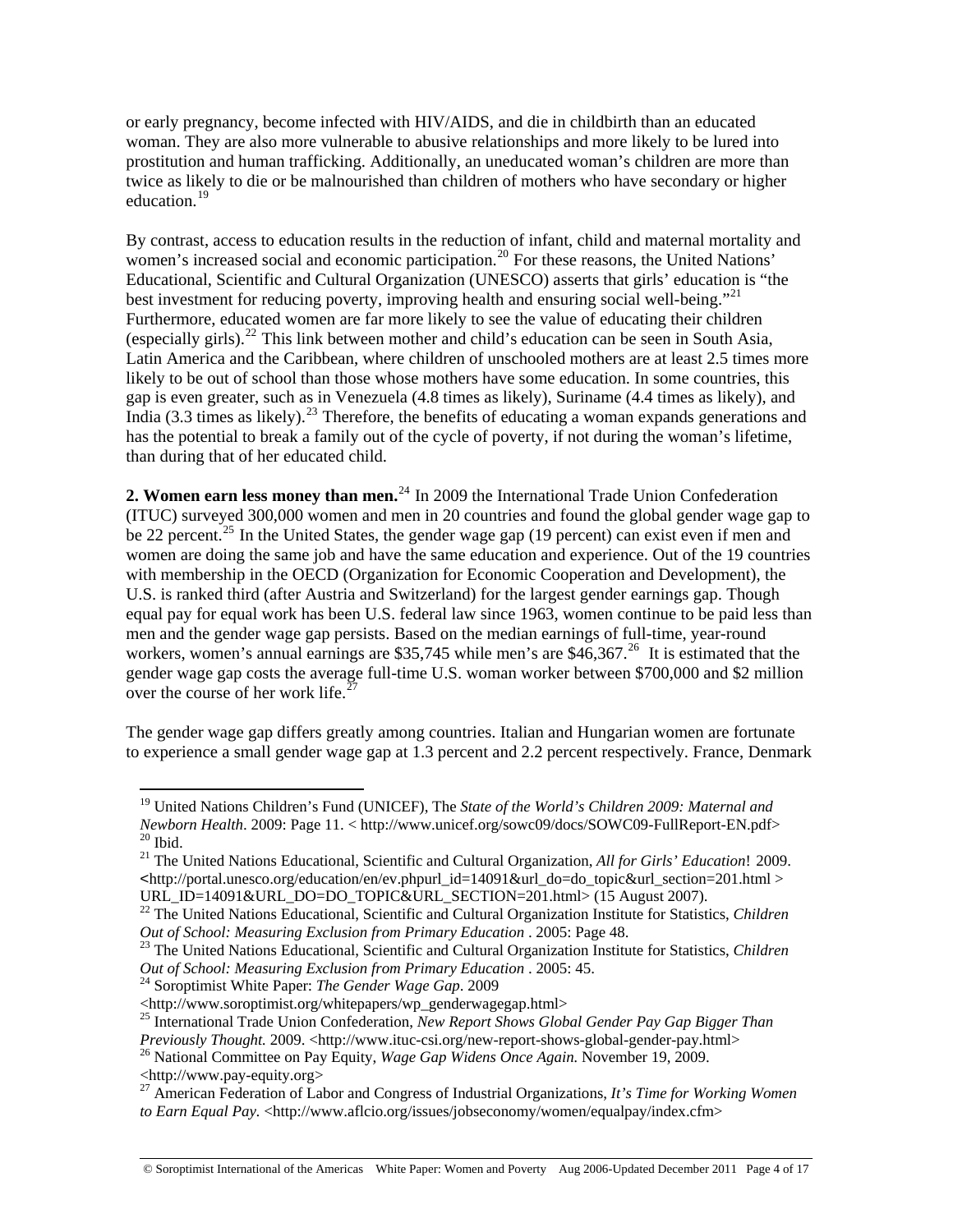and Iceland each have around a 12 percent gap. Canada and the United Kingdom share a similar gap with the United States at around 20 percent. Korean and Japanese women are subject to the steepest gender wage gaps at 38.8 and 30.7 percent respectively.<sup>[28](#page-4-0)</sup>

These calculations and similar studies are based solely upon statistics of full-time workers.<sup>[29](#page-4-1)</sup> Gender wage gaps would be significantly larger if workers in the informal sector, part-time workers, and non-paid workers were considered, since women constitute the majority in these sectors. Particularly in the developing world, women's access to paid, full-time employment is more restricted than men's since women and girls are denied opportunities and access to resources, such as education. As a result, women are more likely to be engaged in precarious, low-paid, unprotected work and work in the informal economy, which provides little financial security and no social benefits. Women are also overrepresented in part-time jobs, which similarly have little security and few opportunities for advancement.<sup>[30](#page-4-2)</sup>

Women may also be forced to choose lower paying or part-time positions because of their additional responsibilities at home.<sup>[31](#page-4-3)</sup> These responsibilities often keep women at home and out of the workplace completely. Cultural values perpetuate the stereotype that women are not as adept as men and that their true role is in the home as caretakers. As a result, a vast majority of the work women do is unpaid: taking care of the household, subsistence farming and, most importantly, serving as caregivers to children and the elderly. The UN estimates that globally women's unpaid care is worth up to 11 trillion dollars annually.<sup>[32](#page-4-4)</sup> A woman's time spent as an unpaid caregiver restricts her ability to perform paid work or to migrate to higher paying jobs. Not having a paid job also makes her economically dependent on someone else.

**3. Women lack access to quality healthcare.** In general, the world's poor receive less healthcare than wealthier individuals. This is primarily due to the lack of accessibility and affordability of healthcare in developing nations. Developing nations account for 90 percent of the global burden of disease yet only 12 percent of global spending on health. Developed nations annually spend \$3,039 per capita on health, about 100 times more than developing countries, which send around \$30 per capita annually.<sup>[33](#page-4-5)</sup>

Since women constitute the majority of the world's poor, many women, especially in developing nations, do not have access to health information, healthcare or assistance from trained medical professionals. In addition, affordability of medical care and medicines remains a major hurdle in many developing and developed countries, where women do not have the income for drugs and

 $\overline{a}$ 

© Soroptimist International of the Americas White Paper: Women and Poverty Aug 2006-Updated December 2011 Page 5 of 17

<span id="page-4-0"></span><sup>28</sup> The Organization for Economic Co-operation and Development, *Statistics: Gender Wage Gap*. 2011.  $\lt$ http://www.oecd.org/dataoecd/1/35/43199347.xls >

<span id="page-4-1"></span> $29$  Ibid.

<span id="page-4-2"></span><sup>30</sup> The United Nations. *The Millennium Development Goals Report.* 2005: Page 16. <http://unstats.un.org/unsd/mi/pdf/MDG%20Book.pdf>

<span id="page-4-3"></span><sup>31</sup> WageIndicator.org, *ITUC Report: No progress in reducing gender pay gap*. March 5, 2009. <http://www.wageindicator.org/main/WageIndicatorgazette/2009/ituc-report-gender-in-equality-in-the-

<span id="page-4-4"></span> $32$  Mehrota, Aparna. Gender Legislation in Latin America and the Caribbean. Chapter III: Gender and Family. 1998. <www.undp.org/rblac/genderlegislation/family.htm>

<span id="page-4-5"></span><sup>&</sup>lt;sup>33</sup> David H. Peters, Anu Garg, Gerry Bloom, Damian G. Walker, William R. Brieger, M. Hafizur Rahman. *Poverty and Access to Health Care in Developing Countries,* Annals of the New York Academy of Sciences. July 25, 2008.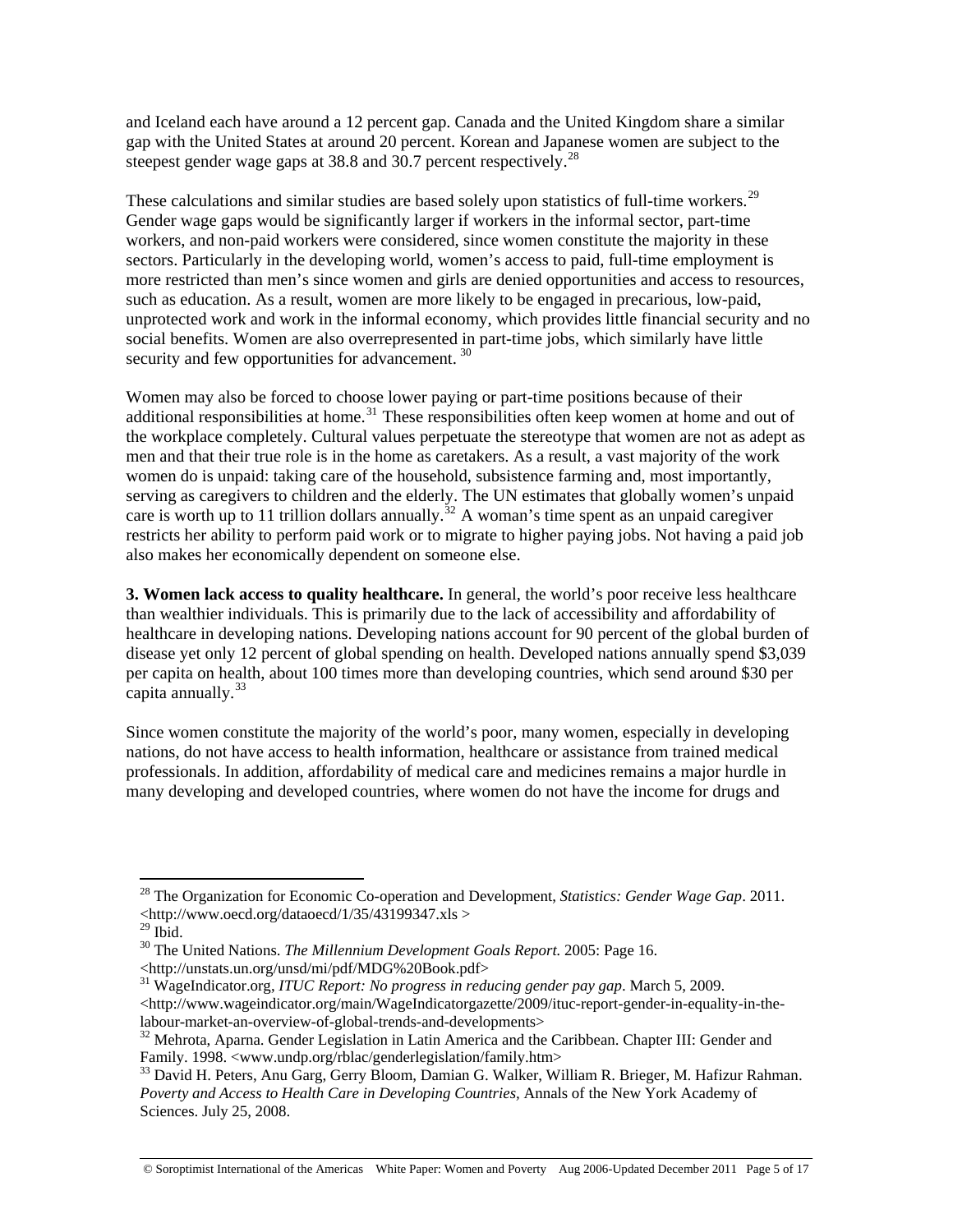treatments.<sup>[34](#page-5-0)</sup> Until women worldwide are provided with access to quality healthcare, women will continue to constitute the majority of the world's poor. Women have special health needs that if unaddressed can threaten both their lives and livelihoods, keeping them trapped in the cycle of poverty.

HIV/AIDS is the leading cause of death and disease among women of reproductive age (15 to 49 years of age) worldwide. Of the 33.3 million people living with HIV/AIDS globally, over half are women. HIV/AIDS is in many ways seen as a poverty issue since conditions of poverty spread HIV/AIDS and in turn, the growing HIV/AIDS crisis increases poverty.<sup>[35](#page-5-1)</sup> If untreated, HIV/AIDS can be extremely debilitating, limiting an individual's productivity and creating a vicious cycle of illness and poverty.<sup>[36](#page-5-2)</sup> Many poor HIV-positive individuals are unable to afford antiretroviral treatment (ART), which inhibits the reproduction of HIV in the body. While 76 percent of the world's 16.6 million HIV-positive women live in sub-Saharan Africa<sup>[37](#page-5-3)</sup>, only three percent of these women have received ART due to its high cost.<sup>[38](#page-5-4)</sup> ART allows individuals living with HIV/AIDS to maintain not only their health but also their productivity: individuals receiving ART are able to continue to earn an income and provide for themselves and their family. However, those who cannot afford treatment are unable to escape the devastating effects of the disease and therefore also unable to escape the devastating effects of poverty, as their illness prevents them from working.

Complications during pregnancy and childbirth are another leading cause of death and disability among women of reproductive age in developing countries.<sup>[39](#page-5-5)</sup> Globally, 210 million women become pregnant each year and up to 15 percent of all births are complicated by a potentially fatal condition. Fortunately, almost all complications are treatable when there is a skilled attendant present to recognize problems early and to intervene and manage the complication. However, nearly half of the world's women give birth at home alone or with only a friend or relative to help since they have limited access healthcare services.<sup>[40](#page-5-6)</sup> Such services are often nonexistent in developing nations. As a result, 99 percent of the half a million maternal deaths that occur each year occur in developing nations.<sup>[41](#page-5-7)</sup> Of those who survive birth, a large number will experience obstetric fistula, a hole in the birth canal which occurs from obstructed labor and is particularly prevalent among young mothers with underdeveloped birth canals. According to the World Health Organization, between 50,000 to 100,000 women worldwide develop obstetric fistula each year, and more than two million young women currently live with untreated obstetric fistula in Asia and

<span id="page-5-0"></span><sup>34</sup> United Nations. Carolyn Hannan, Division for the Advancement of Women. *Women and HIV/AIDS*, September 2003. <www.un.org/womenwatch/daw/news/speech2003/CH-

HIVandWomenPOPDIV2003Rev.pdf>

<span id="page-5-1"></span><sup>35</sup> Peter Mann, Why: Finding Answers for Hunger and Poverty, *Why is AIDS a Poverty Issue?* January 14, 2009. <www.yhunger.org/news-and-alerts/why-speaks/486.html>

<sup>36</sup> Mohga Kamal Smith. *Gender, poverty and intergenerational vulnerability to HIV/AIDS*. p. 4.

<span id="page-5-2"></span>www.oxfam.org.nz/imgs/whatwedo/hivaids/gendervuln.pdf

<span id="page-5-3"></span><sup>37</sup>United States Agency for International Development (USAID), HIV*/AIDS: Frequently Asked Questions.* Accessed November 4, 2011.<br>
<http://www.usaid.gov/our\_work/global\_health/aids/News/aidsfaq.html>

<span id="page-5-4"></span><sup>&</sup>lt;sup>38</sup> UNAIDS, UNFPA, and UNIFEM, *Women and HIV/AIDS: Confronting the Crisis*. 2004: Page 23. <www.unfpa.org/hiv/women/docs/women\_aids.pdf>

<span id="page-5-5"></span><sup>39</sup> World Health Organization (WHO), *Health Statistics and health Information Systems: Maternal Mortality.* Accessed November 4, 2011.

<span id="page-5-6"></span><sup>&</sup>lt;http://www.who.int/healthinfo/statistics/indmaternalmortality/en/index.html><br>
40 Every Mother Counts, *The Issue.* Accessed November 4, 2011. <http://everymothercounts.org/issue><br>
<sup>40</sup> Every Mother Counts, *The Issue.* Ac

<span id="page-5-7"></span><sup>&</sup>lt;http://www.who.int/mediacentre/factsheets/fs334/en/index.html>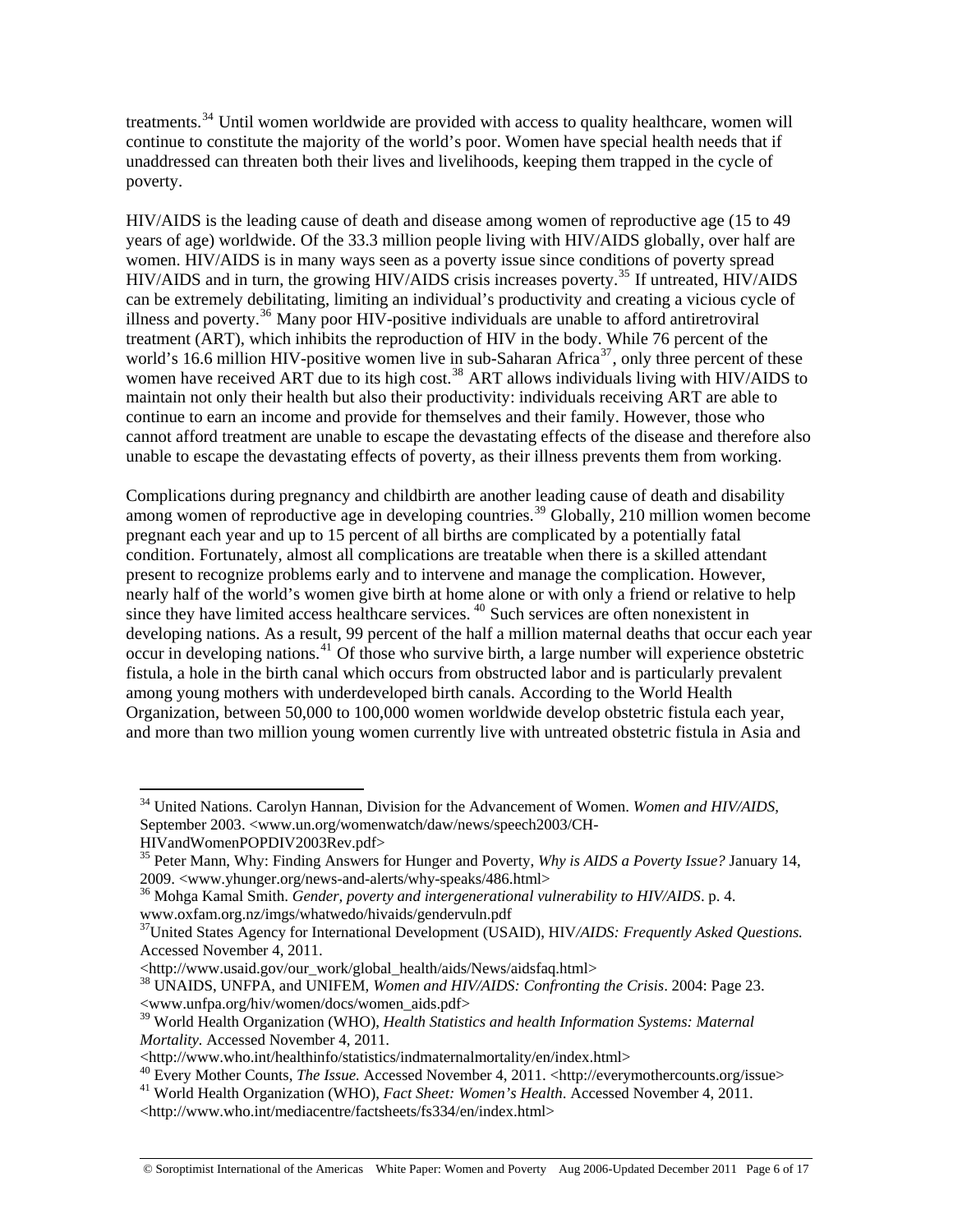sub-Saharan Africa alone.<sup>[42](#page-6-0)</sup> Along with constant incontinence, untreated obstetric fistulas bring shame, ostracism from one's husband, family and society as well as other health problems. Obstetric fistula is preventable and can largely be avoided by delaying the age of a woman's first pregnancy, the cessation of harmful traditional practices such as female genital mutilation and timely access to obstetric care.<sup>[43](#page-6-1)</sup> While most obstetric fistulas can be repaired with a relatively simple operation by a trained physician, most women do not have access to such services. According to the UN Population Fund, Mozambique (population 17 million) has just three surgeons who consistently perform this operation, and Niger (population 11 million) has only six qualified surgeons. It is estimated that more than two million Asian and sub-Saharan African women live with obstetric fistula.<sup>[44](#page-6-2)</sup> These women, shunned from society, often do not have any means of providing for themselves and are trapped in poverty as a result.

Seventy percent of women worldwide have been forced or coerced into having unprotected sex.<sup>[45](#page-6-3)</sup> Many of these women lack the health education to know the risks involved since reproductive health services, including information about sexually transmitted diseases and family planning services, fall short in many countries, both developed and developing. Furthermore, cultural and social stigmas prevent women who have experienced sexual abuse or have contracted a sexually transmitted disease from seeking medical care.<sup>[46](#page-6-4)</sup> Additionally, an estimated 215 million women globally would like to delay or avoid pregnancy but do not have access to the contraceptives to do so. If this need were met, up to 53 million unintended pregnancies and 150,000 maternal deaths could be prevented each year, and maternal deaths due to unsafe abortion would be reduced by 82 percent.<sup>[47](#page-6-5)</sup> The proliferation of HIV/AIDS and other sexually transmitted diseases among women would also decrease dramatically. These women, with improved health and autonomy over their reproductive choices, would have greater access to those resources which could lift them from poverty.

**4. Women and girls experience a disproportionate amount of violence.** Violence against women and girls is a problem of pandemic proportions. In all countries of the world and in all socioeconomic classes, women are the primary victims of physical and sexual violence. "Deeply rooted in discrimination and inequality between men and women,"<sup>[48](#page-6-6)</sup> violence against women is one of the most widespread human rights violations in the world. This violence takes many forms: domestic violence in the home, sexual abuse and harassment of girls in schools, sexual harassment at work, or rape by husbands, strangers, in refugee camps or as a tactic of war.<sup>[49](#page-6-7)</sup> The United Nations Development Fund for Women (UNIFEM) estimates that at least one in every three women globally will be beaten, raped or otherwise abused during her lifetime. For women between the ages

<span id="page-6-0"></span><sup>42</sup> World Health Organization (WHO), *10 facts on obstetric fistula*. March 2010.

<sup>&</sup>lt;http://www.who.int/features/factfiles/obstetric\_fistula/en/>

<span id="page-6-1"></span> $^{43}$  Ibid.

<span id="page-6-2"></span> $44$  Ibid.

<span id="page-6-3"></span><sup>45</sup> BBC News, *UN Warns HIV/Aids Leading Cause of Death in Women*. March 3, 2010.

<sup>&</sup>lt;http://news.bbc.co.uk/2/hi/8546655.stm>

<span id="page-6-4"></span><sup>46</sup> Amnesty International, *A Fact Sheet on HIV/AIDS, Women and Human Rights.* August 9, 2005. <www.amnestyusa.org/women/pdf/hivaids.pdf><br><sup>47</sup> Every Mother Counts, *The Issue.* Accessed November 4, 2011. <http://everymothercounts.org/issue>

<span id="page-6-6"></span><span id="page-6-5"></span><sup>&</sup>lt;sup>48</sup> World Health Organization, *Addressing violence against women and achieving the Millennium Development Goals*. 2005. Geneva: 11.

<span id="page-6-7"></span><sup>49</sup> UN Women. *Facts and Figures on VAW*. Accessed October 21, 2011.

<sup>&</sup>lt;http://www.unifem.org/gender\_issues/violence\_against\_women/facts\_figures.php>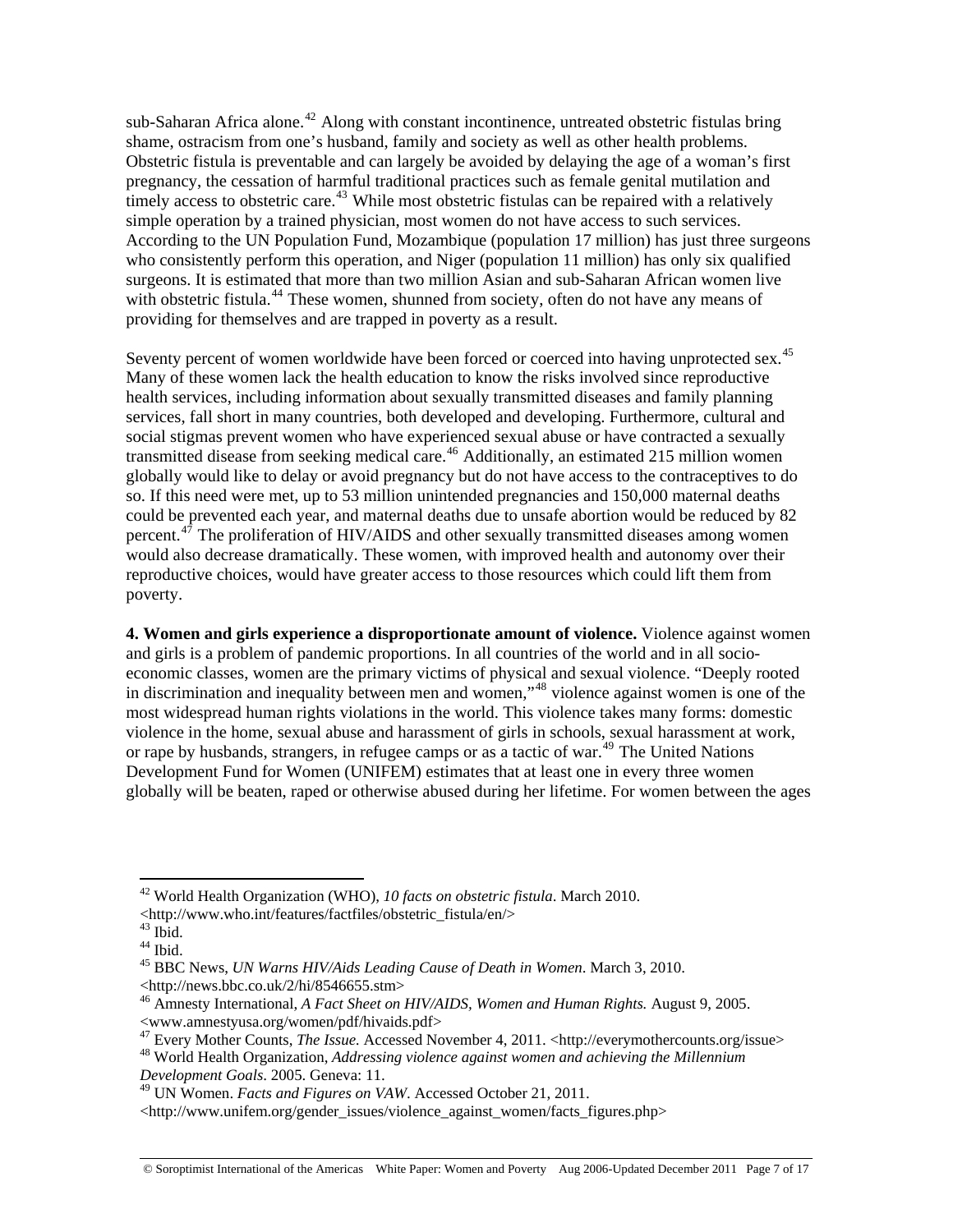of 15 and 44, acts of violence cause more death and disability than cancer, malaria, traffic accidents and war combined.  $50$ 

Domestic violence occurs in intimate partner relationships when women are verbally, physically or sexually abused by their current or former intimate partners. Intimate partner violence is becoming more prevalent in teen relationships, as 57 percent of teens reported knowing someone who has been verbally, physically, or sexually abusive in a dating relationship.<sup>[51](#page-7-1)</sup> The patterns and signs of teen dating violence tend to mirror those exhibited in adult abusive relationships.<sup>[52](#page-7-2)</sup> According to a National Violence Against Women survey, in the United States alone, an estimated 5.3 million acts of domestic violence occur each year against women 18 and older.<sup>[53](#page-7-3)</sup> Domestic violence has financial ramifications for its victims. In the U.S., domestic violence results in around \$975 million in lost wages for victims just in days missed from work. Lower productivity and absenteeism prohibits domestic violence victims from receiving raises and pay increases and can even cause them to lose their jobs. These women are often trapped in low paying jobs because of this lower productivity and as a result of losing jobs frequently.<sup>[54](#page-7-4)</sup> Many also feel trapped in their relationship since they do not have an adequate paying job and do not feel that they would be capable of caring for themselves and their children if they left their abusive partner.

Women and girls comprise of approximately 79 percent of all human trafficking victims, with the majority (79 percent) trafficked for sexual exploitation.<sup>[55](#page-7-5)</sup> While all women are vulnerable to trafficking, certain women and girls are especially vulnerable. Traffickers prey on women and girls who are in precarious situations and positions of need. These include impoverished and drugaddicted women, and runaway girls. Women are often tricked into trafficking through offers of legitimate work, and runaways are highly susceptible to the false love and support proffered by traffickers and/or pimps. Many young girls and women are also sold into slavery by their poor families. In all cases, poverty contributes to the vulnerability of women and girls.

Studies have shown that education, particularly secondary education, can serve as a "protective factor" for girls and women from gender-based violence.<sup>[56](#page-7-6)</sup> Countries with higher secondary school enrollment for girls tend to have lower levels of violence against women.<sup>[57](#page-7-7)</sup> However, because girls are often denied access to education they are also denied access to this "protective factor," making them susceptible to violence in addition to being poor and uneducated. This combination of risk factors inevitably makes escaping poverty nearly impossible.

<span id="page-7-0"></span><sup>50</sup> United Nations Development Fund for Women, *Not a Minute More: Ending Violence Against Women*. 2003. <http://unifem.org/resources/item\_detail.php?ProductlD=7>

<span id="page-7-1"></span><sup>51</sup> American Bar Association (ABA), *National Teen Dating Violence Initiative,"*Teen Dating Violence Facts" (2006), p. 3. Retrieved from www.abanet.org/unmet/teendating/facts.pdf on January 30, 2008.

<span id="page-7-2"></span><sup>&</sup>lt;sup>52</sup> LeAnna M. Gutierrez, "Teen Dating Violence: An Ignored Epidemic" (2002), p.1. Retrieved from www.2.edc.org/gdi/publications\_SR/publications/CRicaPub/GutierrezEnglish.pdf on November 2, 2007.

<span id="page-7-3"></span><sup>53</sup> U.S. Centers for Disease Control, *Intimate Partner Violence: Fact Sheet.* 2006.

<span id="page-7-4"></span><sup>&</sup>lt;sup>54</sup> Domestic Violence Reduces Business Productivity and Profit. September 25, 2002. <www.workplaceviolence911.com>.

<span id="page-7-5"></span><sup>55</sup> UN Women. *Facts and Figures on VAW*. Accessed October 21, 2011.

<span id="page-7-6"></span><sup>\</sup>ttp://www.unifem.org/gender\_issues/violence\_against\_women/facts\_figures.php><br><sup>56</sup> World Health Organization, *Addressing violence against women and achieving the Millennium Development Goals.* 2005: Page 11. \ttp://whqlib

<span id="page-7-7"></span><sup>&</sup>lt;sup>57</sup> UNICEF, *Early Marriage: A Harmful Traditional Practice. A Statistical Exploration.* 2005.

<sup>&</sup>lt;http://www.unicef.org/publications/files/Early\_Marriage\_12.lo.pdf>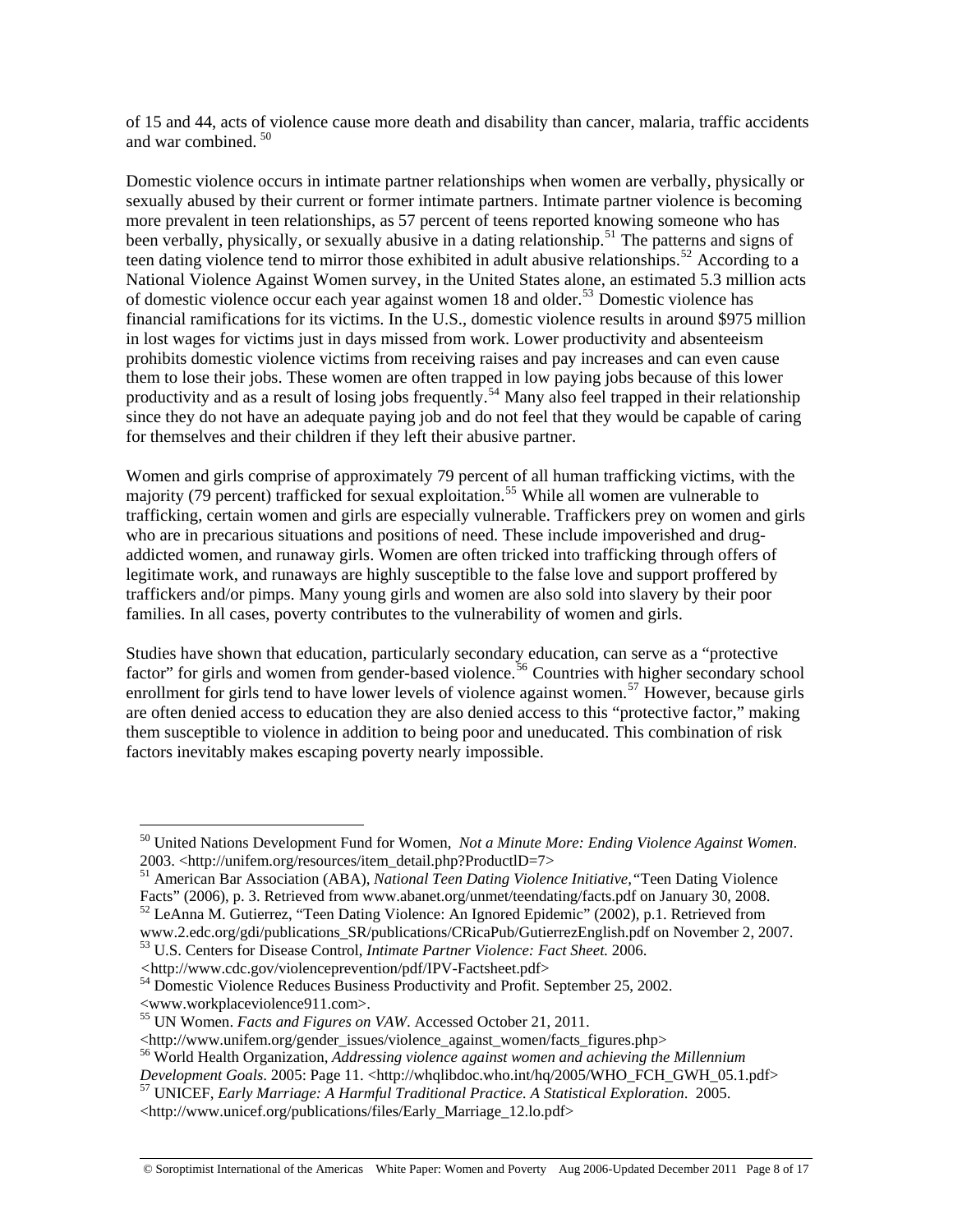There is growing concern that the widespread loss of jobs as a result of the global financial crisis will exacerbate violence against women. A four-country study of the impact of the Asian financial crisis in 1997 documented increases in crimes of all types, including domestic violence and sexual assault. Similar findings are reflected in recent reports from shelters and hotlines in some countries. A May 2009 survey of more than 600 domestic violence shelters across the United States found that three out of four reported an increase in women seeking help for abuse since September 2008, when the economic downturn became serious.<sup>[58](#page-8-0)</sup> In addition, the National Domestic Violence Hotline released data in 2009 showing a link between financial stress, the current economic crisis and domestic violence. Of the victims who called the hotline during the six-week study, 54 percent reported a change in their household's financial situation in the past year.<sup>[59](#page-8-1)</sup>

Considered to be the most pervasive human rights violation today, violence against women devastates the lives of countless women.  $60$  In addition to the physical trauma experienced, survivors of violence often experience significant physiological trauma including post-traumatic shock disorder, anxiety, depression, suicidal inclinations, fear or paranoia, and decreased self-esteem.<sup>[61](#page-8-3)</sup> These conditions impact survivors' ability to live normally and can have profound impacts on their relationships and careers.

**5. More households are headed by women.** Nearly one-third of all households worldwide are headed by women. In certain parts of Africa and Latin America, as many as 45 percent of households are female-headed.  $^{62}$  $^{62}$  $^{62}$  In the U.S., approximately 84 percent of the 13.7 million single-parent households are headed by women while just 16 percent are headed by men.<sup>[63](#page-8-5)</sup>

Many single parents who act as the head of their household struggle to balance work and family responsibilities. Regardless of whether a single parent has joint-custody of her/his children or receives child-support from the other parent, they are the primary source of income for their household and the primary caregiver for their children. Single parents do not have the benefit of a partner with whom to share these responsibilities, as well as other everyday responsibilities. It is thus doubly difficult for them to balance work-family life and more important for them to have a reliable source of income.

However, fewer single mothers are gainfully employed than single fathers, and of these employed single mothers, a significant percentage are employed only part-time or part-year. In the U.S., only 79.5 percent of custodial single mothers are gainfully employed (49.8 percent work full time year round and 29.7 percent work part-time or part-year) while 90 percent of custodial single fathers are gainfully employed (71.7 percent work full time year round and 18.4 percent work part-time or part-year).<sup>[64](#page-8-6)</sup> Additionally, many single mothers do not receive assistance from the father of their

<span id="page-8-0"></span><sup>58</sup>Ines Alberdi, UNIFEM. *The World Economic and Financial Crisis: What Will It Mean for Gender Equality?* July 13, 2009.

<sup>&</sup>lt;http://www.unifem.org/news\_events/story\_detail.php?StoryID=901>

<span id="page-8-1"></span><sup>59</sup> National Domestic Violence Hotline, *Increased Financial Stress Affects Domestic Violence.*

<span id="page-8-2"></span><sup>&</sup>lt;sup>60</sup> UN Women. *Facts and Figures on VAW*. Accessed October 21, 2011.

<span id="page-8-3"></span><sup>&</sup>lt;http://www.unifem.org/gender\_issues/violence\_against\_women/facts\_figures.php> 61 Jenny Petrak and Barbara Hedge, *The trauma of sexual assault: treatment, prevention, and practice.* West Sussex, England: John Wiley and Sons. 2002: Page 1.

<span id="page-8-4"></span><sup>62</sup> Women and Global Human Rights, *Women and Housing Rights/Property Law.* Accessed Ocotber 21, 2011. <http://www.webster.edu/~woolflm/housingrights.html><br><sup>63</sup> Timothy S. Grall, The United States Census Department. *Custodial Mothers and Fathers and Their* 

<span id="page-8-6"></span><span id="page-8-5"></span>*Child Support: 2007*. 2009. < http://www.census.gov/prod/2009pubs/p60-237.pdf> 64 Ibid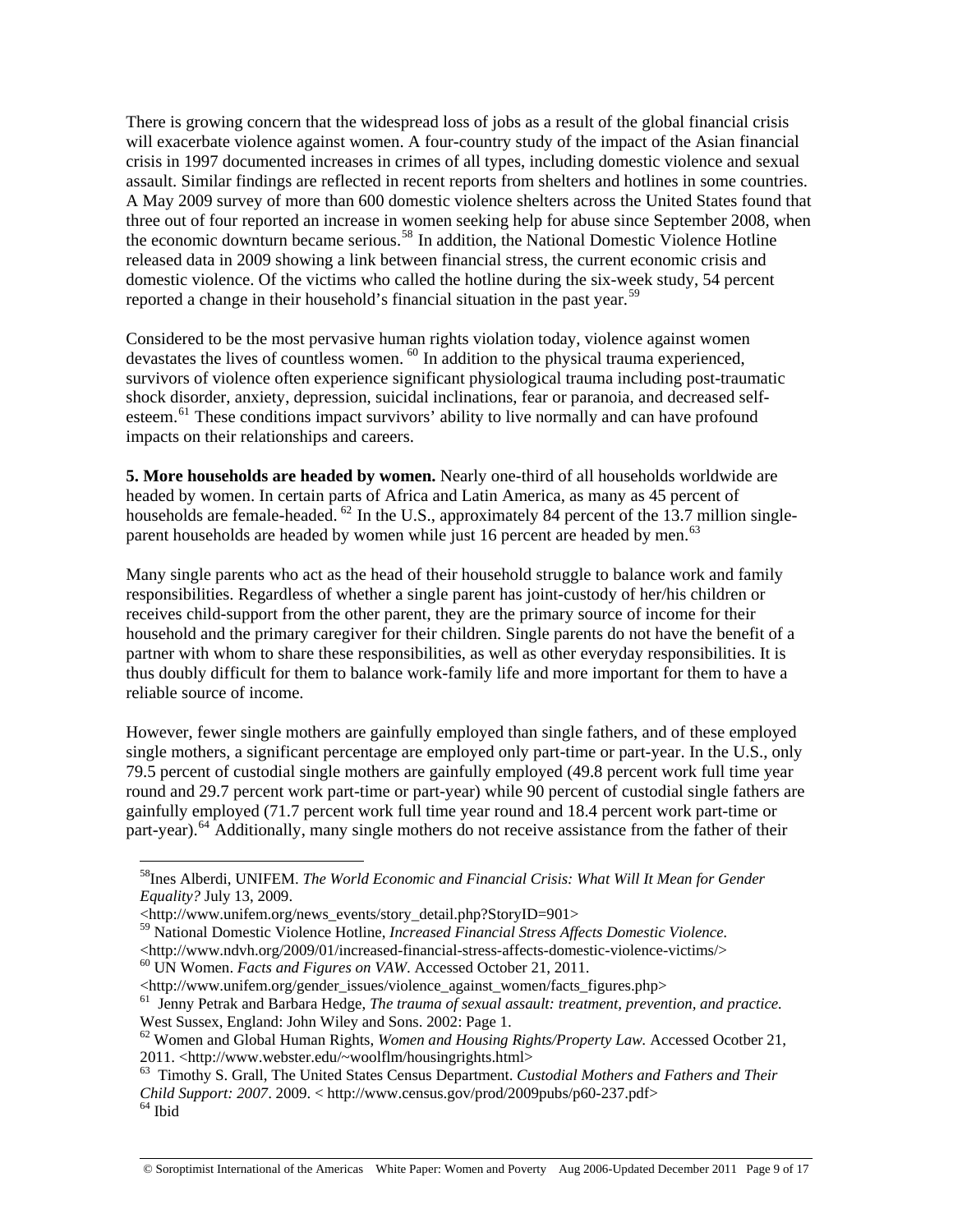children. In 2007, only 31 percent of female-headed families in the U.S. reported receiving child support payments during the previous year. For young, never-married mothers, it is especially difficult to collect child support because many of the fathers are also young and receive very low wages.<sup>[65](#page-9-0)</sup>

The disparity in employment between single mothers and fathers, the gender wage gap that inevitably affects employed single mothers, and the fact that many single mothers do not receive child support contribute to the high rate of poverty amongst female-headed households. In 2010, 31.6 percent of American households headed by single women were poor, while 15.8 percent of households headed by single men and 6.2 percent of married-couple households lived in poverty.<sup>[66](#page-9-1)</sup> In Canada, 51.6 percent of single-mother families live below the poverty line.<sup>[67](#page-9-2)</sup>

The ongoing global economic downturn that began in 2007 has impacted all countries and populations. However, female-headed households with mothers who are solely responsible for maintaining the economic security of their families have been especially impacted. Nearly one million single mothers in the U.S. are out of work and their families are suffering as a result.<sup>[68](#page-9-3)</sup> According to a report by the U.S. Joint Economic Committee, "today's family cannot afford to have either parent out of work, much less a single mother who is the sole breadwinner of the household."<sup>[69](#page-9-4)</sup>

**6. Women are disproportionately impacted by disasters.** On average almost 250 million people each year are affected by environmental disasters, the vast majority of them climate related such as hurricanes, droughts and floods, and earthquakes.<sup>[70](#page-9-5)</sup> Millions more are impacted by war and armed conflict. Both environmental disasters and war result in death, disability and displacement, and have the ability to stall development. As a result of gender discrimination and their lack of access to resources, women are especially impacted by environmental disasters and acts of war.

 Women's assumed responsibilities as caregivers make them less able to adapt to disasters. Caregivers are responsible not only for themselves, but also for the people they care for, and have limited mobility and options before, during and after disasters. Caregivers are less able to evacuate, particularly if they lack the financial resources necessary to evacuate multiple people. If housing is destroyed and families are moved to refugee camps or temporary shelters, the "domestic burdens of caring for dependents increases at the same time that economic burdens increase,"[71](#page-9-6) making the situation even more difficult for female caregivers. Furthermore, as men migrate away in search of work or to participate in war, the number of female-headed households increases and these burdens fall directly onto the shoulders of women.

<span id="page-9-0"></span><sup>65</sup> Mark Mather, Population Reference Bureau. *U.S. Children in Single Mother Families*. May 2010. <http://www.prb.org/Publications/PolicyBriefs/singlemotherfamilies.aspx>

<span id="page-9-1"></span><sup>66</sup> National Poverty Center. University of Michican. *Poverty in the United States.* Accessed November 8, 2011. <http://www.npc.umich.edu/poverty/>

<span id="page-9-2"></span><sup>&</sup>lt;sup>67</sup> Canadian Research Institute for the advancement of Women, *Women and Poverty - Third Edition*.<br>Accessed November 8, 2011. <http://criaw-icref.ca/WomenAndPoverty#\_edn4>

<span id="page-9-3"></span><sup>&</sup>lt;sup>68</sup> U.S. Joint Economic Committee. *JEC Reports Reveals Recession's Devastating Impact on Working Mothers.* May 23, 2009. [http://thehill.com/blogs/congress-blog/economy-a-budget/25410-jec-report](http://thehill.com/blogs/congress-blog/economy-a-budget/25410-jec-report-reveals-recessions-devastating-impact-on-working-mothers-rep-carolyn-maloney)[reveals-recessions-devastating-impact-on-working-mothers-rep-carolyn-maloney](http://thehill.com/blogs/congress-blog/economy-a-budget/25410-jec-report-reveals-recessions-devastating-impact-on-working-mothers-rep-carolyn-maloney)  $\overline{69}$  Ibid.

<span id="page-9-5"></span><span id="page-9-4"></span><sup>70</sup> Duncan Green for Oxfam International. *Natural Disasters will hurt 50% more people by 2015. Why? Climate change + Inequality.* April 21, 2009.

<sup>&</sup>lt;http://blogs.oxfam.org/en/blog/09-04-21-natural-disasters-will-hurt-more-people-due-to-climate-changeinequality>

<span id="page-9-6"></span> $71$  Ibid.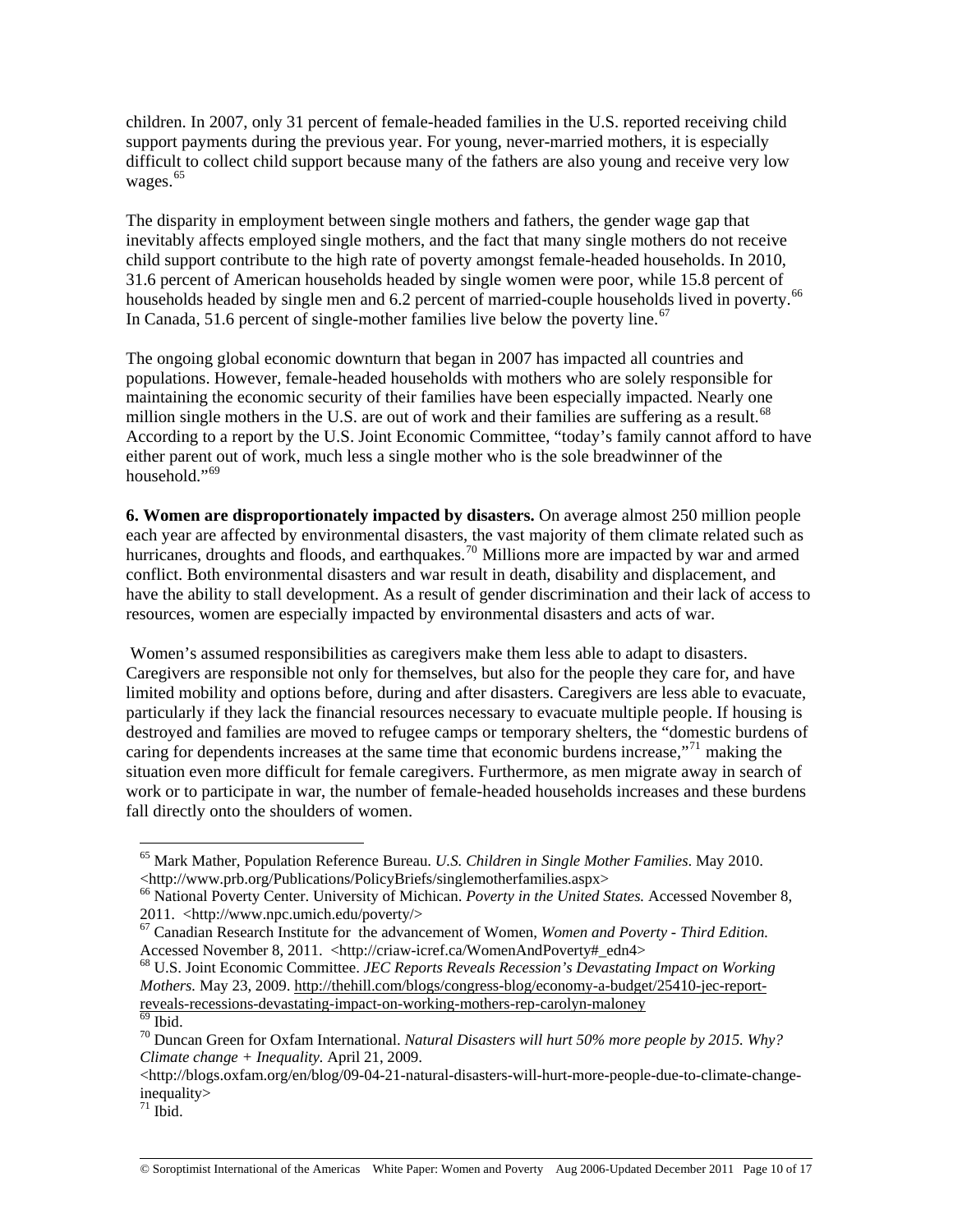During and after disasters, women and girls suffer from a heightened risk of physical and sexual violence. After environmental disaster strikes or during conflict, as surviving male relatives migrate away for work or to fight in war, many women and girls are left alone and are increasingly at-risk for sex trafficking or sexual assault, which is often used as a weapon of war.<sup>[72](#page-10-0)</sup> The prevalence of domestic violence also increases in the aftermath of a disaster due to the stress and economic uncertainty. Lack of adequate reporting procedures in the midst of the chaos of disaster recovery and conflict make it difficult for authorities to effectively track cases of rape, trafficking, and domestic violence and apprehend perpetrators.[73](#page-10-1) Many cultures ostracize rape victims, making postdisaster readaptation including finding a job extremely difficult.

Additionally, women often lack access to formal jobs, transportation, communication systems and secure housing, and constitute the majority of those working in agriculture and in the informal economy, which constitute low-paying jobs with little or no security and benefits. These areas are hardest hit by disasters. As a result, women make up the majority of the unemployed postdisaster<sup>74</sup>

responsible for securing water, food and fuel for cooking and heating the home, and are dependent on local natural resources to secure these necessities. The effects of climate change, including obstacles women face, including limited access to economic resources and decision-making, compound the challenges of climate change.<sup>75</sup> **7. Women are more severely affected by climate change.** Many women in developing nations are drought, uncertain rainfall, increased prevalence and ferocity of environmental disasters, deforestation and the global food crisis, make it harder to secure these resources. The social

for much of the world's poor.<sup>[76](#page-10-2)</sup> The spike in food prices in 2008 took the total number of hungry food crisis, an estimated seven out of 10 of the world's hungry were women and girls. Since women heads of their households, they are hit hardest with price changes such as those accompanying the The change in weather patterns that accompanies climate change is one of the primary causes behind the global food crisis. An April 2008 report from the UN indicated that food prices had risen 55 percent from since June 2007, including an 87 percent increase in the cost of rice, a food staple people to over a billion, a sixth of the world's population. In January 2011, world food prices reached a new historic peak, exceeding prices reached during 2008. The food price hikes have pushed millions of people in developing countries further into hunger and poverty.<sup>[77](#page-10-3)</sup> Before the have less access to credit, property rights, education and employment than men, and are often the

<span id="page-10-0"></span><sup>72</sup> International Committee of the Red Cross, *Wartime violence against women: States must do more to end it.* February 11, 2010.<br>
<http://www.icrc.org/eng/resources/documents/statement/women-statement-2010-10-31.htm>

<span id="page-10-1"></span><sup>&</sup>lt;sup>73</sup> United Nations Division for the Advancement of Women. *Policy guidance on the gender perspectives of natural disasters.* February 23, 2005.

<sup>&</sup>lt;http://www.un.org/womenwatch/daw/news/news2005/nat-traf.htm>

<sup>74</sup> Pan American Health Organizations. *Gender and Natural Disaster*. Accessed October 20, 2011. <http://www.paho.org/english/dpm/gpp/gh/genderdisasters.PDF> 75 UN Women Watch, Women, Gender Equality and Climate Change. Accessed November 8, 2011.

<sup>&</sup>lt;http://www.un.org/womenwatch/feature/climate\_change/>

<span id="page-10-2"></span><sup>76</sup> UN Department of Public Information, News and Media Division. *Press Conference by World Food Programme Executive Director on Food Price Crisis*. April 24, 2008.

<sup>&</sup>lt;www.un.org/News/briefings/docs/2008/080424\_WFP.doc.htm>

<span id="page-10-3"></span><sup>&</sup>lt;sup>77</sup> Oxfam International, Global food prices in 2011: Questions & Answers. Accessed November 8, 2011. <http://www.oxfam.org/en/campaigns/agriculture/food-price-crisis-questions-answers>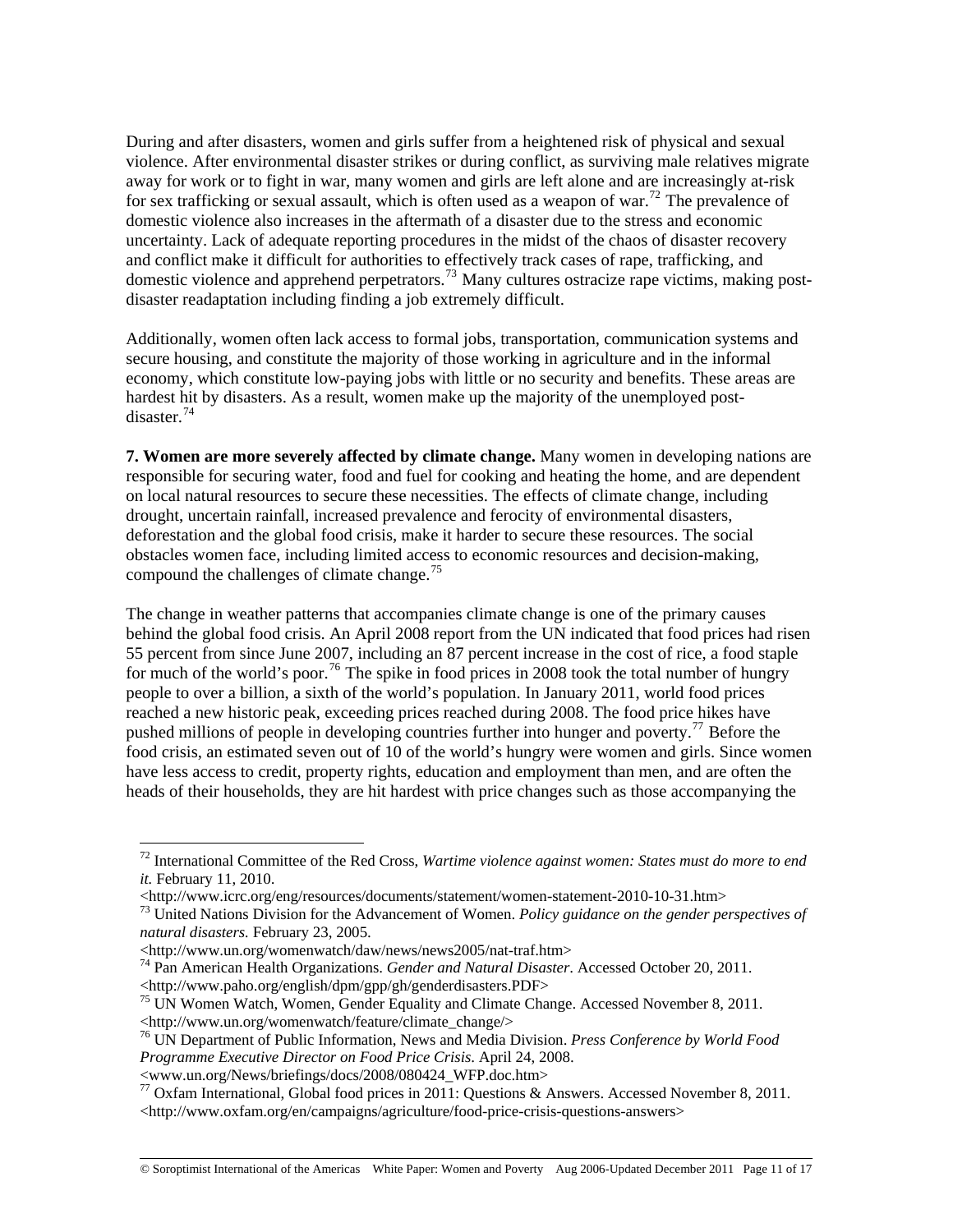food crisis.[78](#page-11-0) According to the Food and Agricultural Organization, "sudden increases in food prices would have negative repercussions in particular for poor households and vulnerable groups, particularly women and female-headed households, which tend to be particularly exposed to chronic and transitory food insecurity."[79](#page-11-1)

**8. Women live longer than men.** More than 70 percent of all elderly persons living in poverty are women. One of the main reasons behind this astonishingly high percentage of impoverished elderly women is that fact that women live longer than men by a margin of four to 10 years in developed nations and six to eight years in the developing countries. [80](#page-11-2) As a result, women constitute the majority of elderly populations around the globe. Currently, women outnumber men by an estimated 66 million among those 60 years of age or older. Among those aged 80 years or over, women are nearly twice as numerous as men, and among centenarians, women are between four and five times as numerous as men.<sup>[81](#page-11-3)</sup>

Since women live longer than men, women need to spread their resources over a longer period of time.<sup>[82](#page-11-4)</sup> This can be very difficult for elderly women, however, who have fewer savings and receive fewer social benefits than men. Elderly women in the U.S. receive an average annual income of \$15,615 compared to \$29,171 for men.<sup>[83](#page-11-5)</sup> This difference in income is reflective of the gender wage gap and women's care giving responsibilities: "Social Security benefits for older women are often lower than for their male counterparts, due typically to lower wages and extended workforce absences necessitated by family caregiving and other responsibilities."<sup>[84](#page-11-6)</sup> Therefore, the wage discrimination and care giving responsibilities inflicted upon women in their earlier years makes them more susceptible to poverty in their later years. This susceptibility is exaggerated in developing nations where women typically experience a lifetime of working in the informal economy or at home as an unpaid caregiver.

Interestingly, more than half of elderly widows now living in poverty were not poor before the death of their husbands.<sup>[85](#page-11-7)</sup> Elderly women often outlive their spouses and constitute 80 percent of elderly persons living alone. They are thus primarily responsible for maintaining their households on whatever savings they have or pensions they receive. The global economic and financial crisis brought about sharp reductions in the value of pension funds in many countries in the world, causing retirement savings to contract substantially in both more developed and less developed countries.<sup>[86](#page-11-8)</sup> This has translated into significantly reduced assets upon which older persons –

<span id="page-11-0"></span><sup>78</sup> UNIFEM and Women's Funding Network. *World Poverty Day 2007: Investing in Women—Solving the Poverty Puzzle*. 2007. <www.womenfightpoverty.org/docs/WorldPovertyDay2007\_FactsAndFigures.pdf> 79 Rossi, Andrea and Yianna Lambrou, Food and Agricultural Organization. *Gender and Equity Issues in* 

<span id="page-11-1"></span>*Liquid Biofuels Production: Minimizing the Risks to Maximize the Opportunities*. April 2008.

<sup>&</sup>lt;ftp://ftp.fao.org/docrep/fao/010/ai503e/ai503e00.pdf>

<sup>80</sup> World Health Organization. *Women, Ageing and Health.* 2007.

<span id="page-11-2"></span><sup>&</sup>lt;http://www.who.int/gender/documents/ageing/9789241563529/en/index.html>

<span id="page-11-3"></span><sup>81</sup> UN Department of Economic & Social Affairs. *World Population Ageing 1950-2050*. December 2009: Page 25. <http://www.un.org/esa/population/publications/worldageing19502050/pdf/90chapteriv.pdf > 82 World Health Organization, *Women, Ageing and Health.* 2007.

<span id="page-11-4"></span><sup>&</sup>lt;http://www.who.int/gender/documents/ageing/9789241563529/en/index.html>

<span id="page-11-5"></span><sup>83</sup> Older Women's League, *Women's Realities and Retirement Consequences*.

<sup>&</sup>lt;www.scn.org/hoot/primer1.html>.

<span id="page-11-6"></span><sup>84</sup> Administration on Ageing. *Factsheet: Older Women*. Accessed October 26, 2011.

<sup>&</sup>lt;http://www.aoa.gov/naic/may2000/factsheets/olderwomen.html>

 $85$  Ibid.

<span id="page-11-8"></span><span id="page-11-7"></span><sup>86</sup> UN Department of Economic & Social Affairs. *World Population Ageing 2009*. December 2009: Page 14. <http://www.un.org/esa/population/publications/WPA2009/WPA2009\_WorkingPaper.pdf>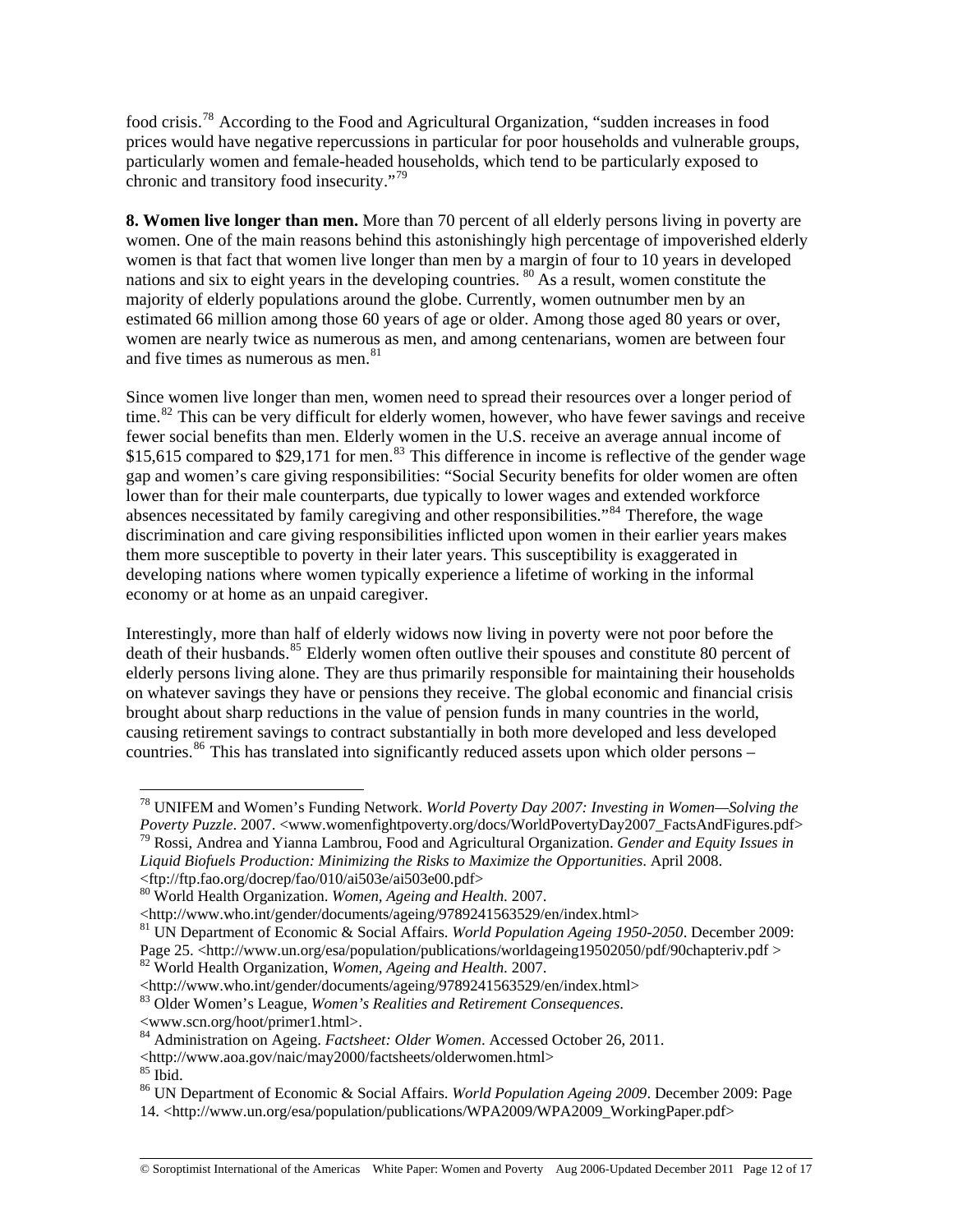especially older women who already enter their older years with a financial deficit – can rely for their retirement years.<sup>[87](#page-12-0)</sup>

### **Looking Towards the Future**

**The Millennium Development Goals have a special focus on women.** It is clear that a myriad of local, national and international factors cause and perpetuate poverty for women and girls. In order to eradicate poverty, these issues must each be addressed in an integrated fashion. Focusing on one aspect of poverty while ignoring others will not be successful in the long run. For example, creating jobs without having an educated workforce, improving education without improving girls' access to education, or providing healthcare without improving sanitation will not provide long-term poverty relief. Similarly, without addressing women's rights and elevating the status of women around the world, efforts to alleviate global poverty will fail.

In 2000, the UN proposed the Millennium Development Goals (MDGs) as a strategy to end extreme poverty by 2015. At the September 2000 United Nations' Millennium Summit, 189 member states signed the Millennium Declaration agreeing to combat global poverty and reduce economic inequality through the eight MDGs: 1) to end poverty and hunger, 2) ensure all boys and girls complete primary school, 3) promote gender equality, 4) reduce the number of children dying before the age of five, 5) reduce the number of mothers dying in child birth, 6) stop the spread of deadly diseases such as HIV/AIDS, 7) protect the environment, and 8) ensure access to clean water.<sup>[88](#page-12-1)</sup>

The third goal focuses specifically on women: promote gender equality. However, it has been widely argued that the issue of gender equality is not limited to this single goal and "without" progress on the quality of life of women, none of the goals can be achieved."<sup>[89](#page-12-2)</sup> For example, as highlighted in UNICEF's State of the World's Children 2004 report, the positive impact of educating girls is dramatic: as mothers, educated women are more likely to have healthy children, and more likely to ensure that their children, both boys and girls, complete school.<sup>[90](#page-12-3)</sup> Educating mothers can also reduce child mortality. One study of 25 countries found that providing mothers with just one to three years of schooling would reduce child mortality by about 15 percent.<sup>[91](#page-12-4)</sup> Furthermore, investing in women's education affects a country's gross national product. A 2001 World Bank study found that the gross national product is lower in countries where there is a large disparity between male and female primary and secondary education.<sup>[92](#page-12-5)</sup>

Indeed, as long as social, cultural and economic barriers keep women from attaining their basic human rights, global poverty cannot be eradicated. It is clear that investing in women and girls is the answer. According to the *State of the World's Children 2007*, "the most important catalysts for change are women themselves."[93](#page-12-6) Microcredit collectives and loan groups recognize this fact and

 $\overline{a}$ 

© Soroptimist International of the Americas White Paper: Women and Poverty Aug 2006-Updated December 2011 Page 13 of 17

<span id="page-12-0"></span><sup>87</sup> Ibid.

<span id="page-12-1"></span><sup>88</sup> Millennium Campaign, *About the Millennium Development Goals.*

<sup>&</sup>lt;http://www.endpoverty2015.org/en/goals >

<span id="page-12-2"></span><sup>89</sup> MDGender Net. *Gender Equality & The Millennium Development Goals Leaflet*. July 2003. <www.mdgender.net/upload/tools/MDGender\_leaflet.pdf>

<span id="page-12-3"></span><sup>90</sup> United Nations Children's Fund (UNICEF), The *State of the World's Children 2009: Maternal and Newborn Health*. 2009: Page 11. < http://www.unicef.org/sowc09/docs/SOWC09-FullReport-EN.pdf>.

<span id="page-12-4"></span><sup>91</sup> The World Bank Gender and Development Group. *Gender Equality & The Millennium Development Goals*. April 4, 2003: Page 15.

<span id="page-12-5"></span><sup>92</sup> The World Bank. *Engendering Development: Through Gender Equality in Rights, Resources, and Voice*. January 2001: Pages 11-12. <www.worldbank.org/gender/prr/>

<span id="page-12-6"></span><sup>93</sup> United Nations Children's Fund. *State of the World's Children 2007 Women and Children: the Double Dividend of Gender Equality.* 2007. <http://www.unicef.org/sowc07/docs/sowc07.pdf>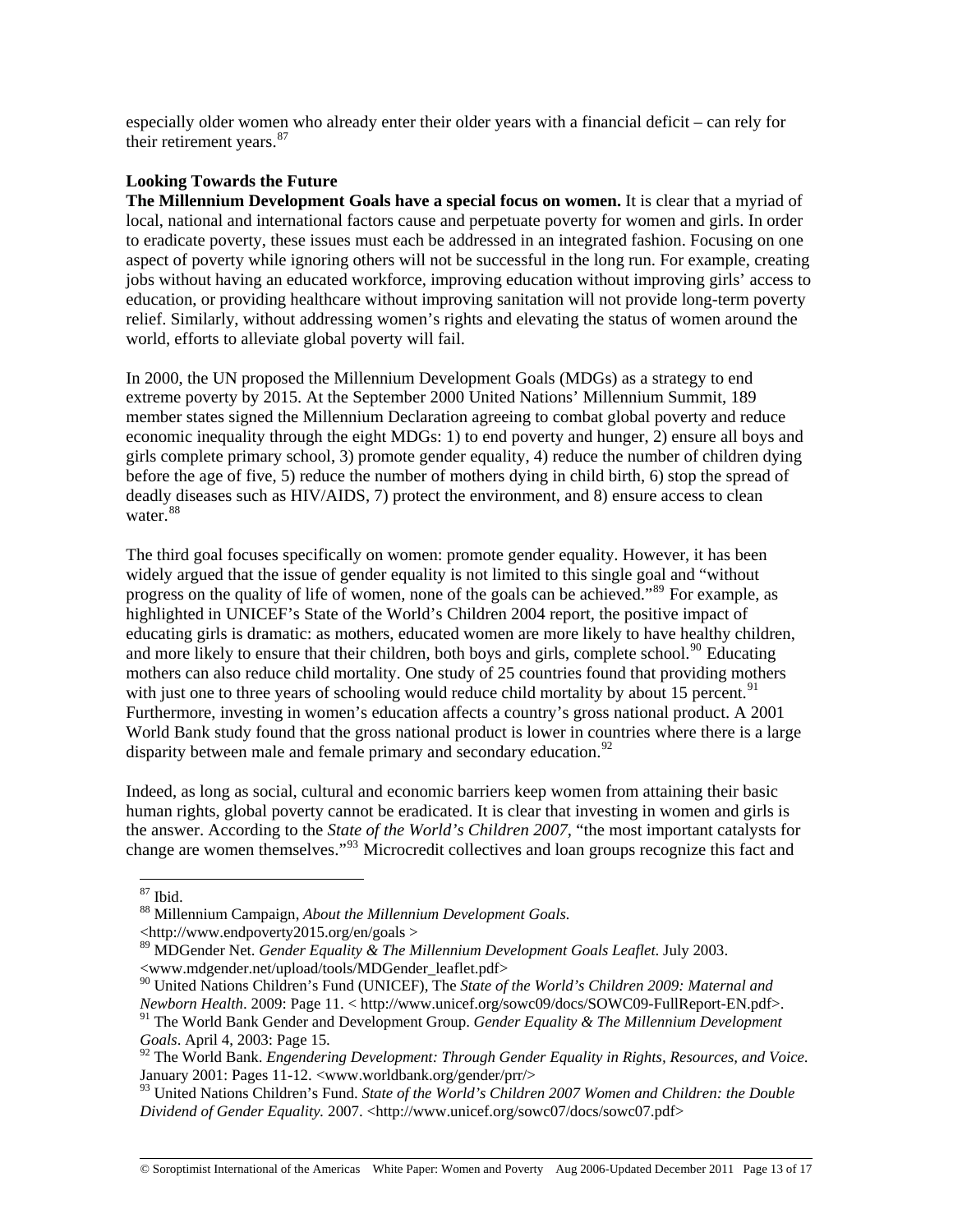have learned that targeting women provides the desired results: providing women with microloans to improve their economic condition has had a dramatic impact on the lives of the women recipients as well as their families and local communities.  $94$ 

The Gender and Development Group correctly points out that the goals of the MDGs for women are not new. They support both the 12 critical areas of the 1995 Beijing Platform for Action and the Convention to End All Forms of Discrimination against Women. However, the MDGs give quantitative, time-bound targets for action, which had before been absent.<sup>[95](#page-13-1)</sup> Such targets are critical to actualizing the goals. According to the 2011Mellenium Development Goals progress report, since their introduction in 2000, "the MDGs have helped to lift millions of people out of poverty, save lives and ensure that children attend school. They have reduced maternal deaths, expanded opportunities for women, increased access to clean water and freed many people from deadly and debilitating disease."[96](#page-13-2) Nonetheless, some targets continue to be missed despite ongoing efforts and overall progress. Many of these missed targets regard the MGDs for women and girls.

As already stated, women have been especially impacted by the global economic and food crises, war, climate change and recent disasters such as those in Pakistan, Haiti, and Japan, which may account for the fact that these goals have been missed. In 2010 as the global economy began to recover, unemployment began decreasing for both men and women across the globe. "However, the unemployment rate for men declined faster than that for women. This trend – combined with the fact that women's unemployment rates already exceeded those of men – suggests that the gap between women and men in many regions will not close any time soon."<sup>[97](#page-13-3)</sup> In regards to education, many areas of the world struggle to achieve gender parity—particularly in Southern Asia, sub-Saharan Africa, and Western Asia. This seems to become increasingly difficult to achieve in higher education levels. Interestingly, however, a few regions see more girls than boys in secondary education – Eastern Asia, Latin America, and the Caribbean – and in tertiary education – Caucasus and Central Asia, Latin America and the Caribbean, and South-Eastern Asia.<sup>[98](#page-13-4)</sup>

**To end the feminization of poverty, a collective change in attitude is needed.** The knowledge and resources exist to achieve the MDGs by 2015. Unfortunately, many governments in both the developed and developing world lack the political will to put these issues on national and global agendas.<sup>[99](#page-13-5)</sup> While it is the responsibility of all governments to protect the basic human rights of their citizens, including women, it is unfortunately not a priority for many governments. Compounded with the global economic and food crises, the lack of interest in alleviating the plight of women has seemed to have only increased and women worldwide continue to be denied their basic human rights as a result. Though many international organizations and governance groups have stepped in to assume this responsibility, programs to combat poverty and support the MDGs can only achieve modest success without effective governmental institutions to push for and maintain their progress.

<sup>94</sup> Ibid.

<span id="page-13-1"></span><span id="page-13-0"></span><sup>95</sup> The World Bank Gender and Development Group, *Gender Equality & The Millennium Development Goals.* April 4, 2003.<br><sup>96</sup> United Nations. *The Millenium Development Goals Report.* 2011: Page 3.

<span id="page-13-2"></span>

<sup>&</sup>lt;http://mdgs.un.org/unsd/mdg/Resources/Static/Products/Progress2011/11-

<sup>31339%20(</sup>E)%20MDG%20Report%202011\_Book%20LR.pdf>

<span id="page-13-3"></span> $^{97}$  Ibid, Page 22.

<span id="page-13-4"></span> $98$  Ibid, Page 21.

<span id="page-13-5"></span><sup>99</sup> Millennium Campaign, *Millennium Campaign Launches Global Website Against Poverty*. December 7, 2004.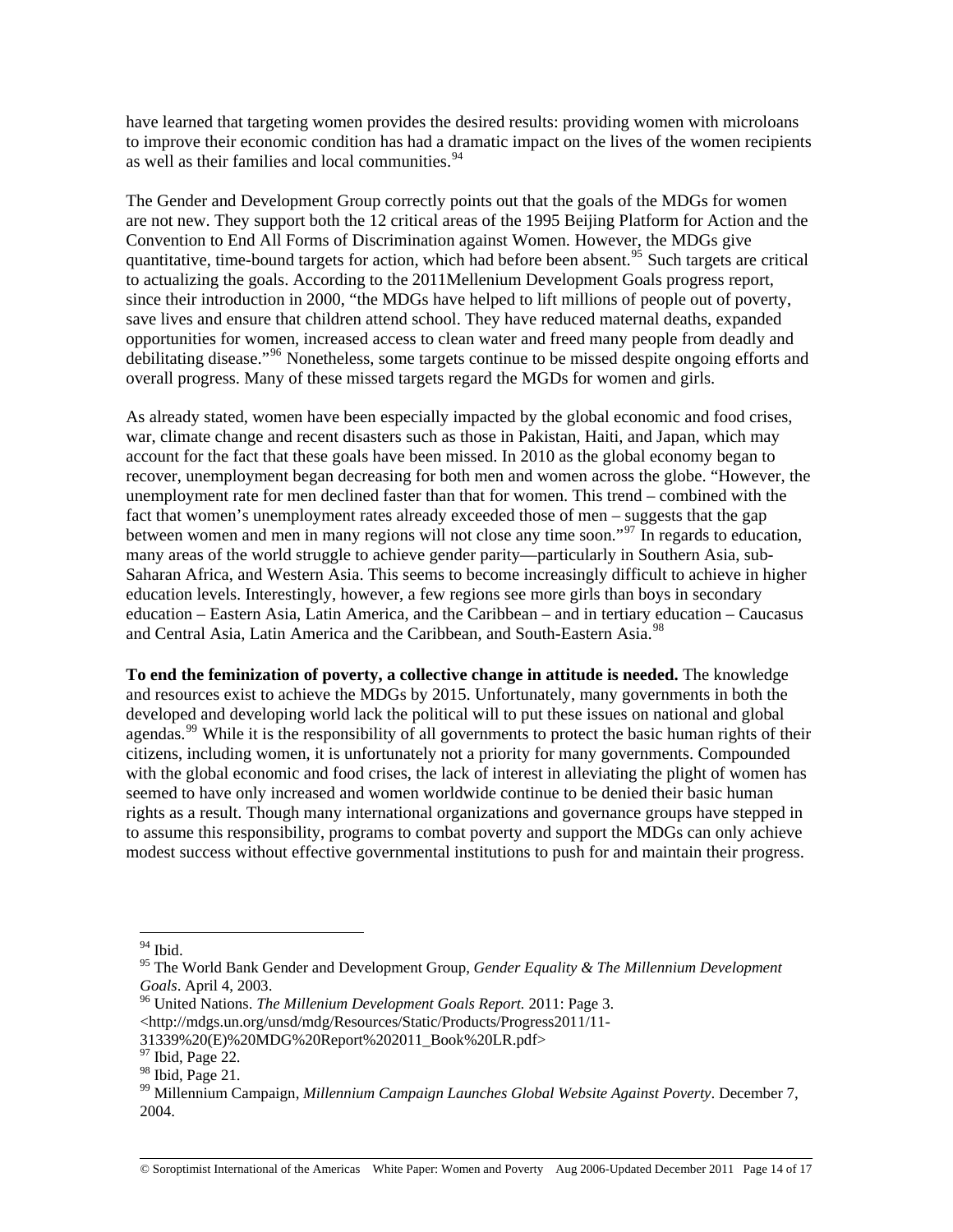A 2000 UN Development Programme report argued that "responsive and accountable institutions of governance are often the missing link between anti-poverty efforts and poverty reduction."<sup>[100](#page-14-0)</sup>

International organizations have recognized that helping a woman extends beyond aiding a single individual and has profound social, public health, and economic benefits. A briefing paper for the 2002 Earth Summit stated that the "economic well-being of any society cannot be achieved if one group is massively under-privileged compared to the other. Nor can an economy be called healthy without utilizing the contributions and skills of all members of society."<sup>[101](#page-14-1)</sup> Similarly, UNICEF's 2007 *State of the World's Children* reports that "gender equality produces a double dividend: it benefits both women and children…Without it, it will be impossible to create a world of equity, tolerance and shared responsibility."<sup>[102](#page-14-2)</sup>

However, women should be lifted from their second class position in society and finally be awarded their human rights on the basis that they are human, not because of what it will do for society at large. Nongovernmental organizations, international organizations, governance groups and governments across the world must recognize that this collective change in attitude is the necessary basis for all anti-poverty efforts and is the only thing that will result in long-term poverty reduction.

#### **How Soroptimist Works to Alleviate Poverty for Women**

 $\overline{a}$ 

Soroptimist is an international volunteer organization for business and professional women who work to improve the lives of women and girls in local communities and throughout the world. Clubs undertake a number of different projects to confront local realities facing women. Many of these projects help to lift women out of poverty by providing education, micro-enterprise opportunities and job skills training. As an organization, Soroptimist supports women through the following programs:

**[Soroptimist Women's Opportunity Awards—](http://www.soroptimist.org/awards/awards.html)**The Women's Opportunity Awards program is Soroptimist International of the Americas' major project. The awards improve the lives of disadvantaged women by giving them the resources they need to upgrade their education, skills, and employment prospects. Each year, Soroptimist clubs in 19 countries and territories assist women in overcoming personal difficulties and improving their lives through education and skills training. The women, who provide the primary source of financial support for their families, may use the cash award to offset any costs associated with their efforts to attain higher education, including books, childcare and transportation. Club recipients become eligible for additional cash awards at other levels of the organization, including three \$10,000 finalist awards.

Many Women's Opportunity Award recipients have overcome enormous obstacles in their quest for a better life, including poverty, domestic violence, and substance abuse. Each year, more than \$1.5 million is disbursed through awards at various levels of the organization to help women achieve their dreams of a better life for themselves and their families. Since the Women's Opportunity Awards program began in 1972, it is estimated that \$25 million has been disbursed and more than 25,000 women have been assisted. In 2007, the Women's Opportunity Awards received the Summit Award from the ASAE & The Center of Association Leadership, its highest honor, bestowed on associations that implement innovative community-based programs.

© Soroptimist International of the Americas White Paper: Women and Poverty Aug 2006-Updated December 2011 Page 15 of 17

<span id="page-14-0"></span><sup>100</sup> United Nations Development Programme. *Poverty Report 2000: Overcoming Human Poverty*. 2000: Page 11<www.undp.org/povertyreport/index.html>

<span id="page-14-1"></span><sup>&</sup>lt;sup>101</sup> Hemmati, Minu and Rosalie Gardiner. *Gender Equity and Sustainable Development Briefing Paper.*<br>December 2001: Page 1. <www.earthsummit2002.org/es/issues/gender/gender.pdf>.

<span id="page-14-2"></span><sup>&</sup>lt;sup>102</sup> United Nations Children's Fund, *State of the World's Children 2007 Women and Children: the Double Dividend of Gender Equality*. 2007. <http://www.unicef.org/sowc07/docs/sowc07.pdf>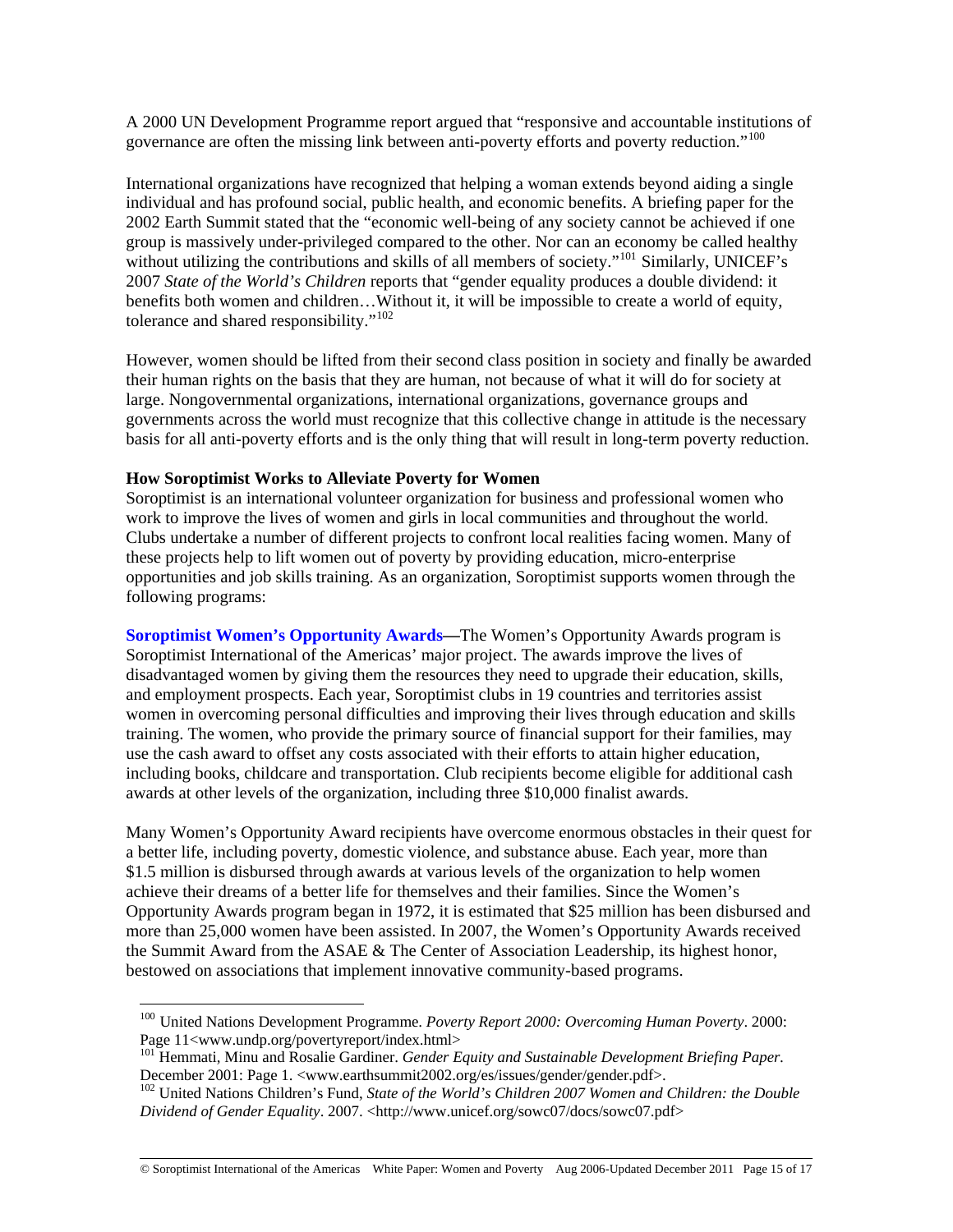**Soroptimist Violet Richardson Award—**Named for the president of the first Soroptimist club, the Soroptimist Violet Richardson Award honors girls who are making a difference through volunteer efforts. Each year, Soroptimist clubs honor girls who donate their time and energy to causes that make the community and world a better place—such as working to end discrimination and poverty, assisting women and children who are victims of domestic violence, or mentoring young girls. The program begins on the Soroptimist club level, with club recipients becoming eligible for additional awards at other levels of the organization. One winner is chosen to receive a finalist award, which includes a contribution of \$2,500 to the charitable organization of the recipient's choice.

The Soroptimist Violet Richardson Award supports girls in their volunteer efforts with the hope that they will feel more self-confident and empowered to continue to pursue their interests and dreams. By doing so, the Violet Richardson Award helps keep these young girls on the trajectory towards success and empowerment.

**Soroptimist Club Grants for Women and Girls—**Soroptimists work to improve the lives of women and girls in their communities and throughout the world. Often the abilities and ambitions of clubs exceed their financial resources. Soroptimist introduced the Soroptimist Club Grants for Women and Girls in 1997 to assist with community projects that improve the lives of women and girls. Each year, grants are given to clubs working on projects that help foster economic independence. Projects provide women with job skills training and education, and provide women with the resources necessary to move themselves and their families out of poverty. For the 2011- 2012 club year, SIA received 78 grant proposals requesting more than U.S. \$525,000 in funding. Twenty-eight projects were awarded a total of US\$175,000 in funding. Since the program's inception, nearly \$2 million has been awarded and clubs have assisted more than 100,000 women and their families. Recent projects include providing resources for immigrant women fleeing domestic violence; funding a micro-enterprise artisan project for low-income women; providing reproductive health services for women in poverty; and teaching marketable job skills to girls with disabilities. In 2007, the Soroptimist Club Grants for Women and Girls won the Associations Make a Better World Award for US-based associations.

Many Soroptimist Club Grants for Women and Girls recipient projects provide poor women with skills, training and resources to move out of poverty. SI/Canoas, Brazil received a 2011-2012 Soroptimist Club Grant for \$10,000 to establish a professional empowerment and training course to 50 women between the ages 18 and 24 who are in vulnerable social and economic situations. SI/Novato, CA also received a grant which the club will use to help a local transition house which provides support to homeless women and their children. The grant will be used to purchase appliances for the house's new kitchen and bolster the Life Skills Program on health and nutrition. SI/Curitiba-Gloria, Brazil will use their \$7,500 grant to start a cooking school for women and teenage girls without job qualifications who are survivors of domestic violence or sexual abuse, and who are vulnerable to drug trafficking and prostitution. SI/Makati, Philippines will use their grant to provide career training classes to the women of Malibay, one of the poorest regions in the Philippines. These women are often economically dependent on their spouses which can lead them to be trapped in abusive relationships. Through the training classes, the women will achieve access to economic independence.

**Soroptimist Disaster Grants for Women and Girls**—Soroptimist reaches out to women and girls before, during and after disasters by providing financial assistance to regions affected by natural disasters or acts of war. SIA is pleased to join with [Soroptimist International of Europe](http://www.soroptimisteurope.org/) to increase the scope and impact of the Soroptimist Disaster Grants for Women and Girls. Women and girls are hardest hit by acts of war and natural disasters, and poor women and single mothers—who are often